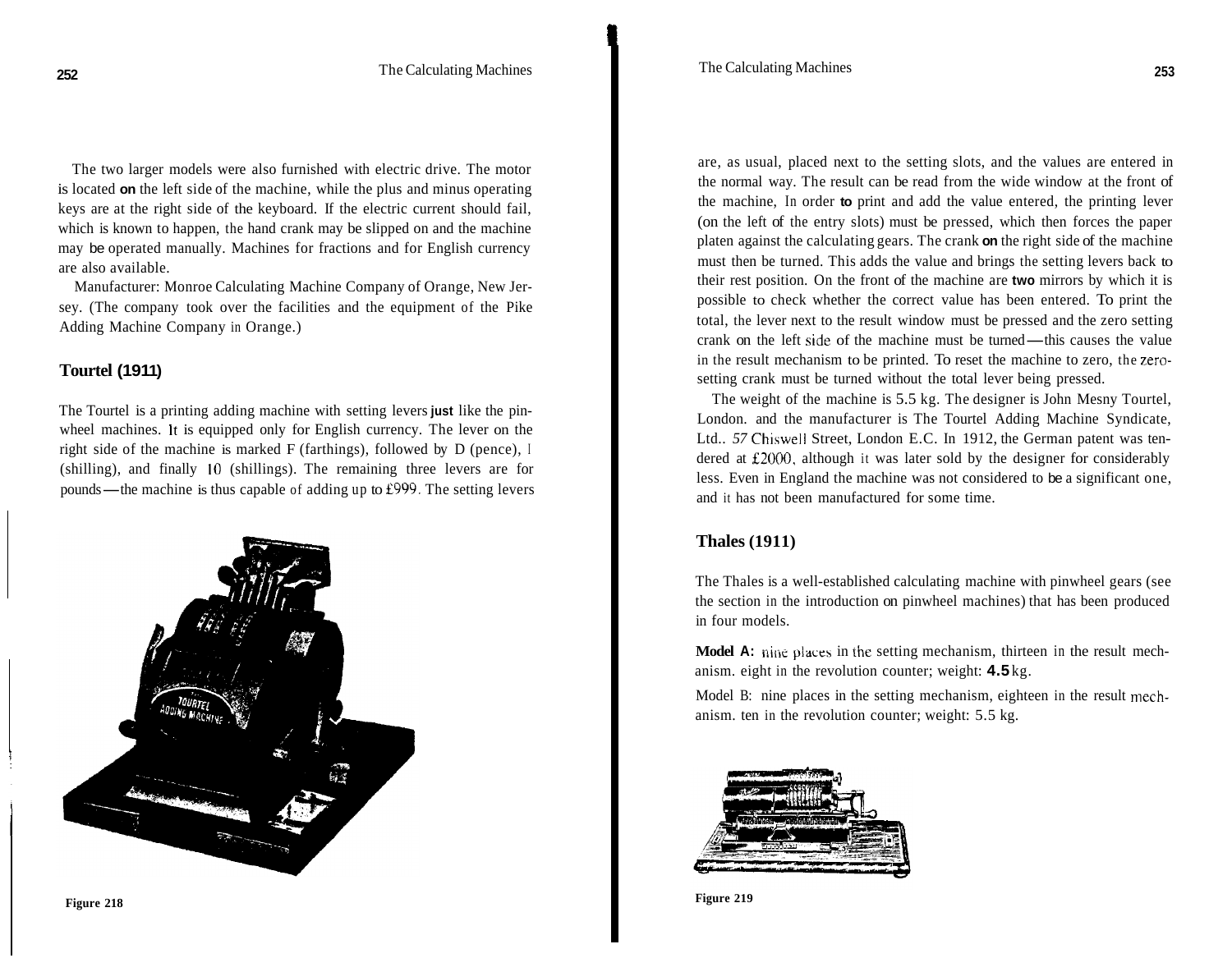Model C: nine places in the setting mechanism, thirteen in the result mechanism, eight in the revolution counter. This model has tens-carry in the revolution counter and does not need any reversing lever; weight: 6 kg.

Model D: twelve places in the setting mechanisms, eighteen in the result mechanism, ten in the revolution counter. This model also has tens-carry in the revolution counter and does not require any reversing lever; weight: 9 kg.

The manufacturer is the Thaleswerk, **Rechenmaschinen-Spezialfabrik**  G.m.b.H. in Rastatt (Baden), (formerly Landau in Pfalz). (See also Tasma.)

## **Hermes (191 1)**

The Hermes is similar to the stepped drum machines. However, the main feature of the former, namely the stepped drum, has been replaced by horizontally adjustable toothed rods. This means that the individual viewing windows are placed closer to one another, and values are therefore easier to read from them. The values are entered by means of the usual setting slides. **A**  lever attached to the left of the machine can bring all of these back to the zero position in one movement. The change from addition-multiplication to subtraction-division is carried out by means of a lever.

The whole machine is cased in a metal box, which is suspended in a frame. **A** simple device allows the machine to be positioned at any desired angle.



The machine is made with fifteen places in the result mechanism and nine places in the setting and revolution mechanisms. The entered values can be read off in a straight line from underneath the setting slots. There are also machines equipped with two calculating mechanisms, the second of which is placed underneath the setting slots. The manufacturer is Benno Knecht, Lüssow Strasse 105, Berlin W **35.** Manufacture has ceased since the outbreak of the war.

#### **Calculator (1911)**

This pinwheel machine is manufactured by Joseph Kopfer und Sohne G.m.b.H. in Furtwangen (Baden) and is distributed without any special advertising. The locking device on the machine has been patented—it prevents the crank from being turned before it is in the correct position and also prevents the machine from being damaged by incorrect handling. There is also a locking device attached to the machine that makes it impossible for the vents the machine from being damaged by incorrect handling. There is also<br>a locking device attached to the machine that makes it impossible for the<br>crank to be turned back in the middle of a rotation—most errors result fro this sort of incorrect handling. Production was stopped because it did not fall within the manufacturing scope of the factory involved. They had a shortage of precision mechanics and foremen. Furthermore, as far as their own **spe**cialty was concerned, the factory was already swamped with work, so that there was simply no space to extend production. The factory would also have come into difficulties with important clients at that time: namely, the calculating machine factories and clock factories (which also manufactured calculating machines) that they had, until then, supplied with their earlier specialties: cutting machines for gears, drives, worm gears, and racks.

In the autumn of 1912, the factory and a supply of complete machines and parts were offered for sale in London and Paris. At about the same time production of Calculator machines ceased. There is good reason to suppose that one *of* the large manufacturers of pinwheel machines purchased everything simply to get rid of new competition. The price of the machine was only 350 marks, and this was likely the main selling point.

#### **Sirius (1912)**

This machine was brought onto the market by Sirius-Werk, Wilhelm Keil in Nördlingen. It is shaped like a cash register with vertically positioned calculating gears. In place of the setting windows, the calculating gears have han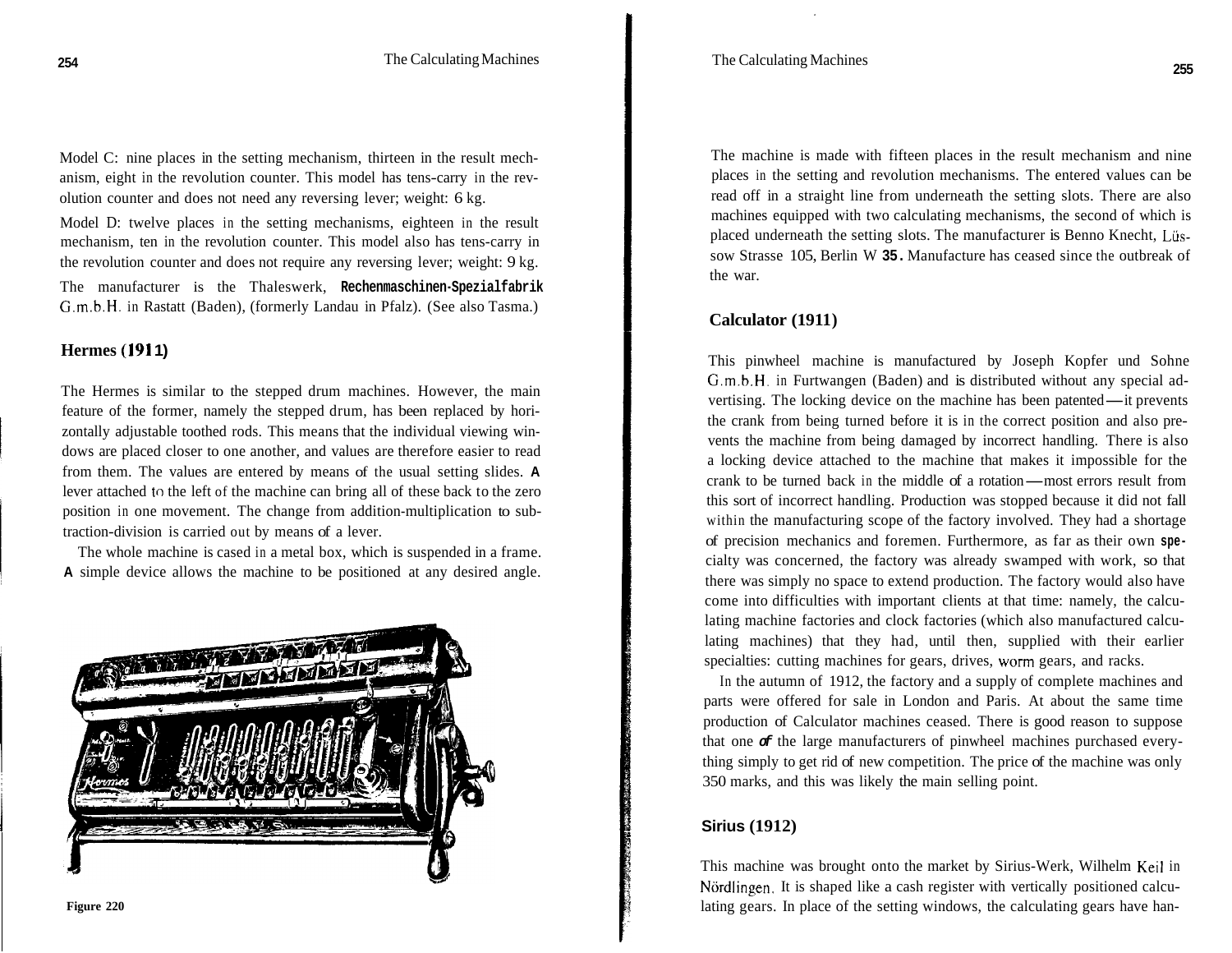dles with knobs by means of which data entry can be carried out manually. The machine had nine places and cost **150** marks, but it has now disappeared from the market.

# **Moon Hopkins (1912)**

The Moon Hopkins is not a new machine. As early as September **1902** it was completely ready for production and was on display in **St.** Louis in October **nf** that year. In January 1903 its patent was pending in America, although the patent was not granted until 24 September 1912 (in Germany it was granted in **1907),** so that production could not be started any earlier.

The designer was Hubert Hopkins in **St.** Louis, and the financier was James L. Dalton in Poplar Bluff, who later became the adding machine manufacturer. In 1903 Hopkins sold his share to the American Arithmometer Company (today the Burroughs Company), from whom Dalton bought it back and founded the Adding Typewriter Company. Out of this arose the Dalton Adding Machine Company. In 1903 (after he had sold his share to the American Arithmometer Company), Hopkins interested John C. Moon in the manufacture of the machine. The latter provided him with the money and later brought the machine onto the market. After this, there ensued a rather lengthy patent dispute between the new Moon -Hopkins Company, which manufactured the machine on a large scale, and the Dalton Company, which held the patent.

Figure **221** shows the design of the machine as it appeared on the American market in **1912.** The description of the machine and all other illustrations refer, however, to the original model. The difference between the two is quite insignificant and relates principally to the drive mechanism. Whereas in the earlier machine the drive was provided by means of a hand crank, like several calculating machines it later came to be electrically powered. The carriage return is also automatic in the later model.

As should already be clear from what has preceded, the Moon Hopkins machine consists of a typewriter connected to a calculating machine. Whereas the Ellis, already described, has a front typing action and thus has visible printing. together with a calculating keyboard with nine rows of keys, the earlier Moon Hopkins has typing action underneath as did the original Remington, and furthermore has only a calculating keyboard with two **rows** of keys.

Figures 222 to 225 give some idea of the interior of the machine. especially the calculating mechanism.



**Figure 221** 



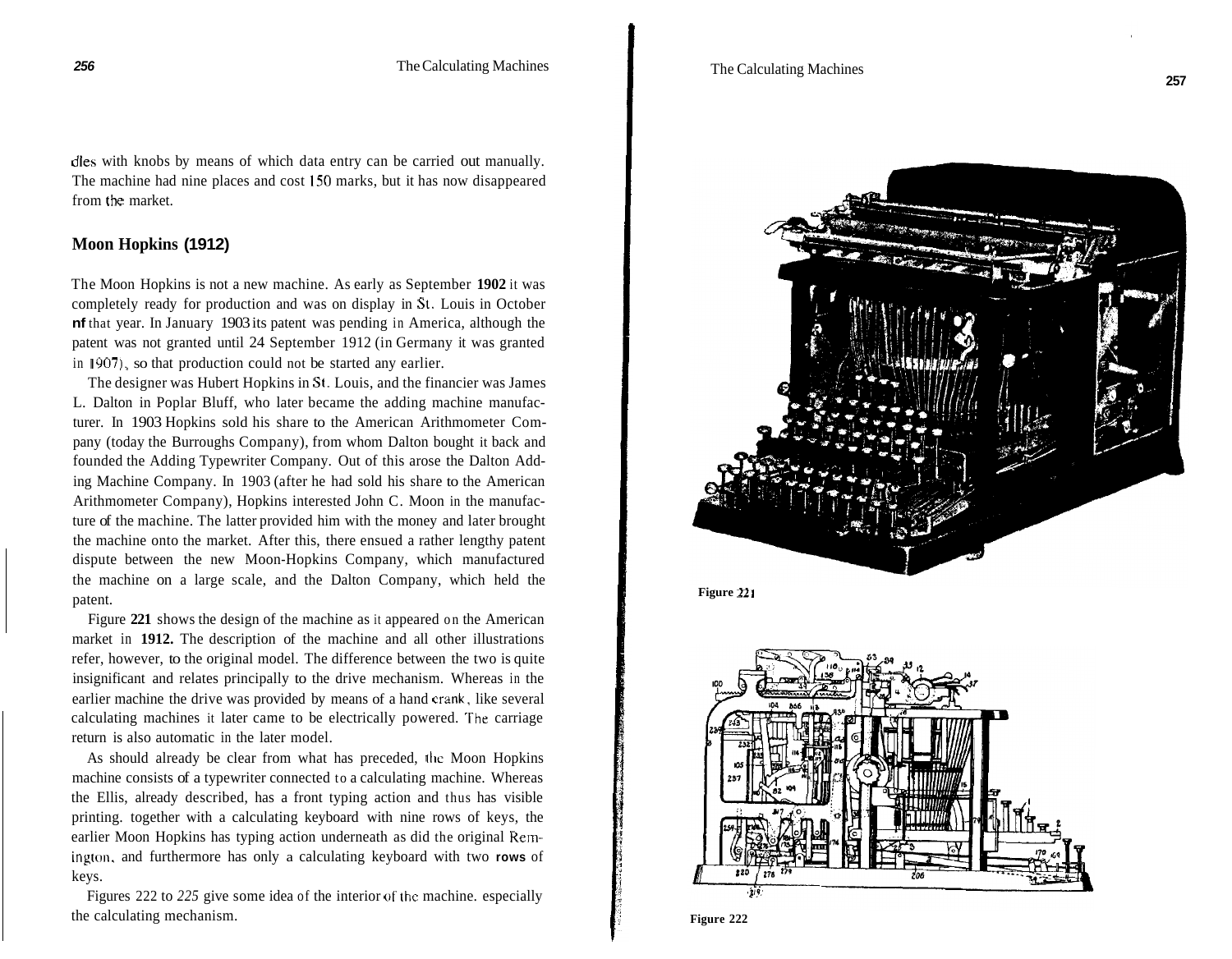



Apart from the letter, digit, and symbol keys, which are attached to a keyboard. the Moon Hopkins is equipped with two more rows of keys, including digit keys arranged into two groups. In addition to these digit keys, there are others, each of which is provided with a letter. By pressing these down, the adding mechanism of the machine is affected in different ways. The machine is designed *so* that, for example, figures can be printed in several adjacent columns and at the same time be registered in the sum gears **of** the adding mechanism, *so* that by pressing down the totalizer key, the **sum of** each column of figures is printed independently of the others at the foot of the column. The individual sums can be registered in other sums gears and can be combined into one total sum, which can then also be printed by pressing one **of**  the letter keys. The figures registered in the sum gears and their sums can be retained in the sum gears by pressing one of the additional keys, even after printing has taken place, **so** that they can be printed at a later time.

As already mentioned, the typewriter resembles the Remington with its nonvisible typing action, although here the type levers are not attached in a circular fashion, but rather in a semicircle. That is, the machine does not print both upper and lowercase but only capital letters, a situation we have seen before in various other bookkeeping (or calculating typewriter) machines. The Moon Hopkins is **not** specially built for correspondence but rather for accounting. The lowercase letters are therefore totally dispensable. It has the universal keyboard with forty-one keys. The carriage runs on rollers. In order to read the typing, the carriage must be raised. It is pulled by the standard



**Figure 224** 

tension cord connected to a tension spring, while the release is handled by two small blades under the toothed rack. On the right side of the platen is the tension cord connected to a tension spring, while the release is handled by<br>two small blades under the toothed rack. On the right side of the platen is the<br>platen gear to which a cam lever is connected—this is used for set spacing **as** usual and at the same time for shifting the carriage to the right, back to the starting position. Next to it there is a lever connected to one of the disks in front **of** both blades. With the aid of this lever it **is** possible to remove the blades from the toothed rack, so that the carriage can be easily pulled against the tension spring as far as it is allowed to travel. Above the keyboard are four tab keys (marked *D* in figures **223** and **224)** that also operate both blades; that is, take them out of contact with the rack. The corresponding stops sit on a scale attached behind the platen. When the carriage is freed by one **of** the tab keys and is pulled to the left by means of the tension cord, the srop corresponding to this key halts the carriage at the place where the respective column should begin.

The calculating machine **is** built **on** the typewriter. It is protected from dust by a massive case made of metal with glass walls. On the right side there is a hand lever that moves the platen one line space.

It should be mentioned that the machine is equipped with three groups of sum gears, or totalizers. These are attached **to** a shaft that is free to be shifted across the machine frame. Each of these three groups **of sum** gears has ten such gears lying adjacent to one another. According to how it is set, either the left, middle, or right group is within range of the movable toothed racks (marked 100 in figures 223 and **224).** on the front ends of which there are the type heads **of** the adding mechanism. The shaft is attached by means of connecting Iinks to the paper carriage of the machine. As with standard type-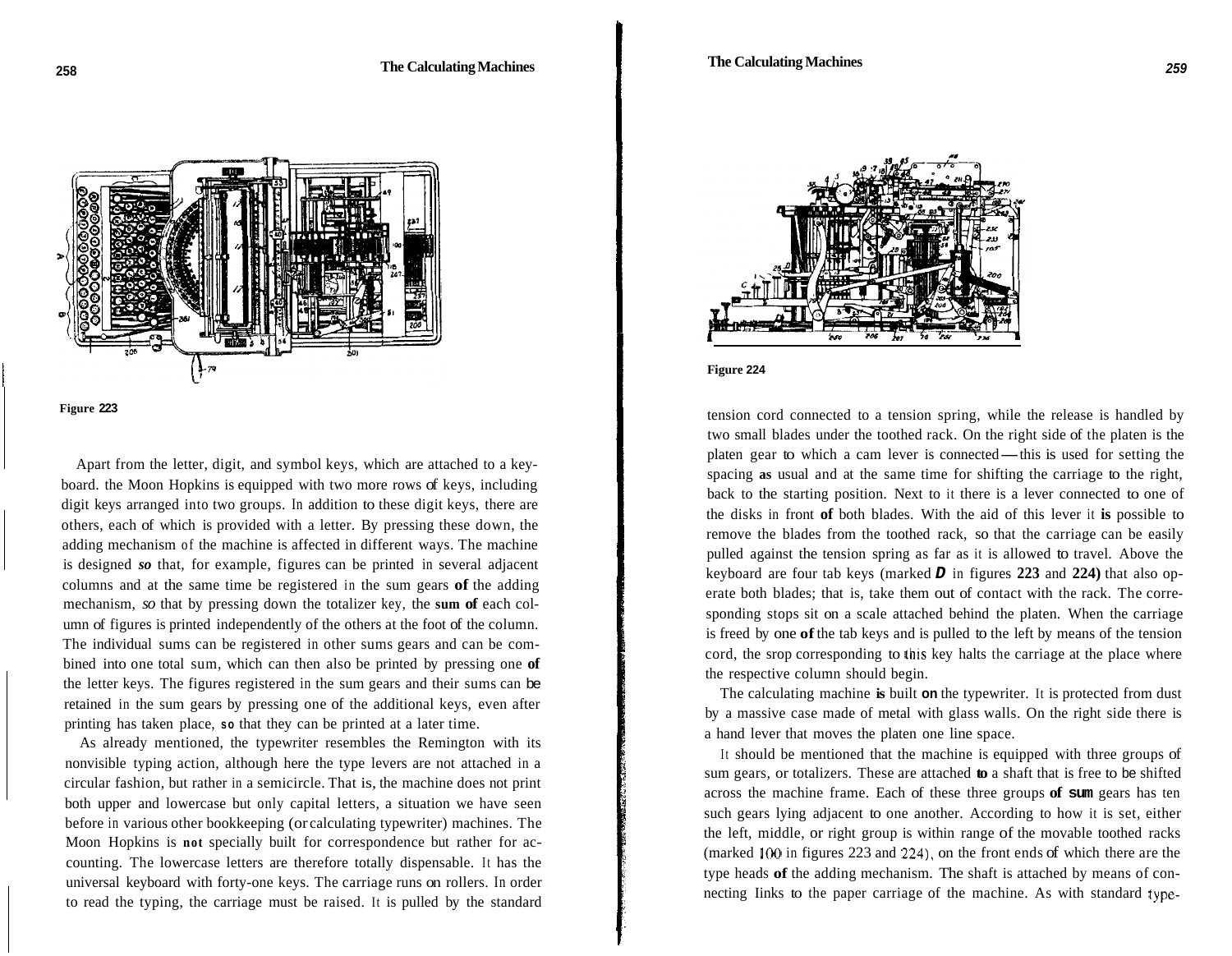



writers, this carriage is automatically shifted one space by pressing down a key and takes with it the above mentioned shaft. The connection between the paper carriage and the shaft bearing the sum gears can **also** be released. so that the sum gears do not shift simultaneously with the carriage.

Behind the three movable groups of sum gears is yet a fourth group. which at all times occupies a fixed position with respect to the toothed racks carrying the type heads and. together with these type heads. can be brought into gear with each of the front groups. When it is in gear. the number registered in the respective front group is also registered in the fourth back group. In the same way, the sum registered in each of the front groups can be registered in the fourth back group so that the sums that have been registered in the different front groups are all registered in the rearmost group, from which the total sum can then be printed.

**Addition:** Figures to be added are entered by means of the keys of the calculating machine keyboard (see group **A** on figure 223). These carry the figures into the first of the three front calculating mechanisms and, in this way, as many items **as** required can be added. The key T, in the lowest row of keys of the calculating machine keyboard, is used to print the result. Errors can be corrected by means of the correction key (206 in figure 223).

**It is** also possible to add up several parallel columns. With **two** such columns, the tabulator key is used to shift the carriage in such a way that the second calculating mechanism is brought into operation. The results are then recorded and printed in the way described above. In order to add columns together. keys *T* and *D* are pressed down and the hand lever **(79)** pulled forward; while the hand lever returns to starting position, the *D* key is held down. If the *T* key is held down, then the front sum gears remain in operation with their toothed racks, so that the total sum **is** recorded in the front sum gears. It is **also** possible to record the total sum in the back sum gears.

Horizontal addition is carried out in the same way as addition in columns. with the difference being that the tab keys are not used. The machine's spacing key is used to make the intervals between the numbers. The sum is printed in the same way as outlined above; namely, by pressing the *T* key and pulling the hand lever.

**Multiplication:** If the key marked *R* is pressed after keys from group **A**  have been pressed down, the corresponding number is recorded **in** the front sum gears and at the same time is entered in the machine's multiplication device. If the number entered is to be multiplied by 9, then the key marked 9, in group B **of** the keyboard, must be pressed down. With two subsequent turns of the hand lever, (1) the back sum gears are connected to the toothed racks but not the front sums gears, as is normally the case, and (2) the printing of the number keys, which would otherwise result, fails to take place. The result then appears in the back calculating mechanism. In order to print the result, the *P* key is pressed down and the hand lever **(79)** is pulled toward the front. Through **this** action, **the** product is simultaneously recorded in the front sum gears, so that if more products are to be added. the total sum can be printed by pressing down the *T* key. If, in pressing down keys in group **A** and the *R* kcy. **a** figure is incorrectly recorded in the multiplication device, then it can be shifted back to its original position by pressing down the *P* key and pulling the hand lever. **If** the incorrect key in group B has been pressed down after a number has been recorded in the multiplication device, this error can be corrected by pressing down the so-called correction key.

This multiplication device, which has been mentioned several times, is nothing more than **a** muitiplication table mechanism (see **also** Boltee, Millionaire).

If a number which has been recorded in the front sum gears is to be carried over into the multiplication device. then key *E* is used.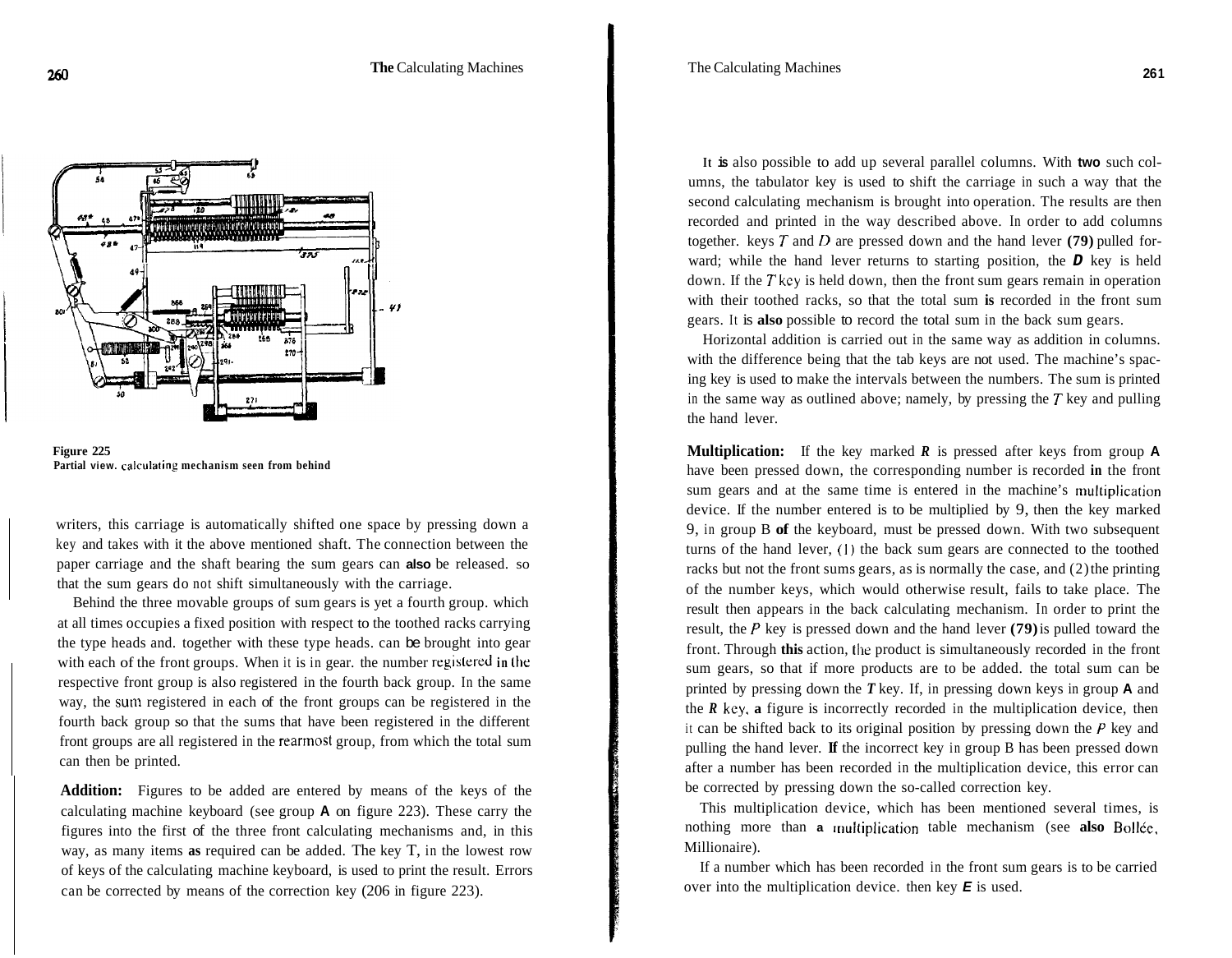Addition in columns with multiplication:

|       |                 | Audition in columns with |
|-------|-----------------|--------------------------|
|       | $123 \times 12$ | -1476                    |
| 456 x |                 | 54 24624                 |
| 789 × |                 | 35 27615                 |
| I368  |                 | 53715                    |

In this example, the number 123 is recorded and printed by pressing down **the relevant keys in group A and by pulling the hand lever. However. before** the hand lever is pulled, the R key is pressed down, which then records the number 123 in the multiplication device. As 123 is to be multiplied by 12, this number can be printed in line with 123 on the page by pressing down the respective keys in the machine's keyboard. But in order to retain the product of 123  $\times$  12-namely, 1476-the following procedure must be carried out. To begin with, out of those keys in group **B** equipped with digits 0 to 9, the key marked 1 is pressed down and then the hand lever is pulled forward twice. The key in group B marked 2 is pressed down and the hand lever is again pulled twice more. This ensures that the product of  $123 \times 12$  is recorded in the back sum gears. After the paper carriage has been shifted sideways, the product can be printed by pressing down the *P* key and pulling the hand lever. When the *P* key is pressed down, the product is recorded in those groups of front sum gears that at this point in time are situated opposite the toothed racks.

The paper carriage is then shifted to the right and, when the spacing has been set, the second number, 456, is recorded and printed in the manner already described. The multiplication of this number by **54** is carried out in the same way as the multiplication in the first row. When the number has been printed by the keys **of** the usual typing mechanism, both the key marked 5 and then the key marked **4** are pressed down and the hand lever is pulled twice. This records the product in the back sum gears.

After the paper carriage has been suitably positioned, the sum of the numbers can be printed in the first column by pressing down the T key and pulling the hand lever. In the same way, the sum of the products, which have all been recorded in the front **sum** gears, can be printed a! the foot of the product column by pressing down the T key and pulling the hand lever (after prior setting of the paper carriage). If both sums are to be recorded in the front sum gears, the T key is held until the hand lever has returned to its original position.

Subtraction: The multiplication device will only store amounts and is therefore not a regular calculating machanism. It can also be used to store subtraction figures. Those sums from which subtractions **are to** be made **are**  either transferred directly or by one of the three front calculating mechanisms into the back calculating mechanism. Then the subtraction key is pressed and, by pulling twice on the lever, the subtraction is carried out. The difference stays in the back calculating mechanism and can then be printed or carried over into one of the front calculating mechanisms.

The original Moon Hopkins, which is the machine that has been described so far, was manufactured by the Moon-Hopkins Billing Machine Company, 2235 O'Fallon St., St. Louis; however, they had to stop production. In 1923 it went over to the Burroughs Adding Machine Company, which only made machines with electric drive. Today they supply machines with one to five front calculating mechanisms and one back calculating mechanism. The machine is now equipped with a ribbon color change key *so* that, if necessary, it is possible to print amounts in red. There is also a special key available that sends the carnage back to the starting position and at the same time causes a line feed. The four column positioning keys can be found above the keyboard **of** the typewriter.

Price: Machine without multiplication device (therefore only for the addition of amounts without fractions with a front eight-place calculating mechanism ten-place result mechanism) and one nine-place back calculating mechanism (ten-place result mechanism), 25-cm-wide carriage with electric drive and motor, with automatic carriage return: \$650.00.

The same machine, but with three front calculating mechanisms, subtraction, and multiplication device, 30-cm-wide carriage: \$950.00.

Additional front calculating mechanisms: **\$50.00** each.

These machines can also be supplied with fractions (eighths and tenths).

#### **Sanders (1912)**

Designer: Roberto Taeggi Piscielli in Naples. Manufacturer: Société Industrielle des Téléphones, of Paris. Sales agency: S. A. des Anciennes Establisements Nico Sanders, **92** rue de Richelieu, Paris 2me.

Originally the machine bore the name L'Eclair. It has a remarkable pinwheel construction with electric drive.

On top are twelve long setting levers that may be moved in slots in the usual way; directly below are an equal number of checking windows (marked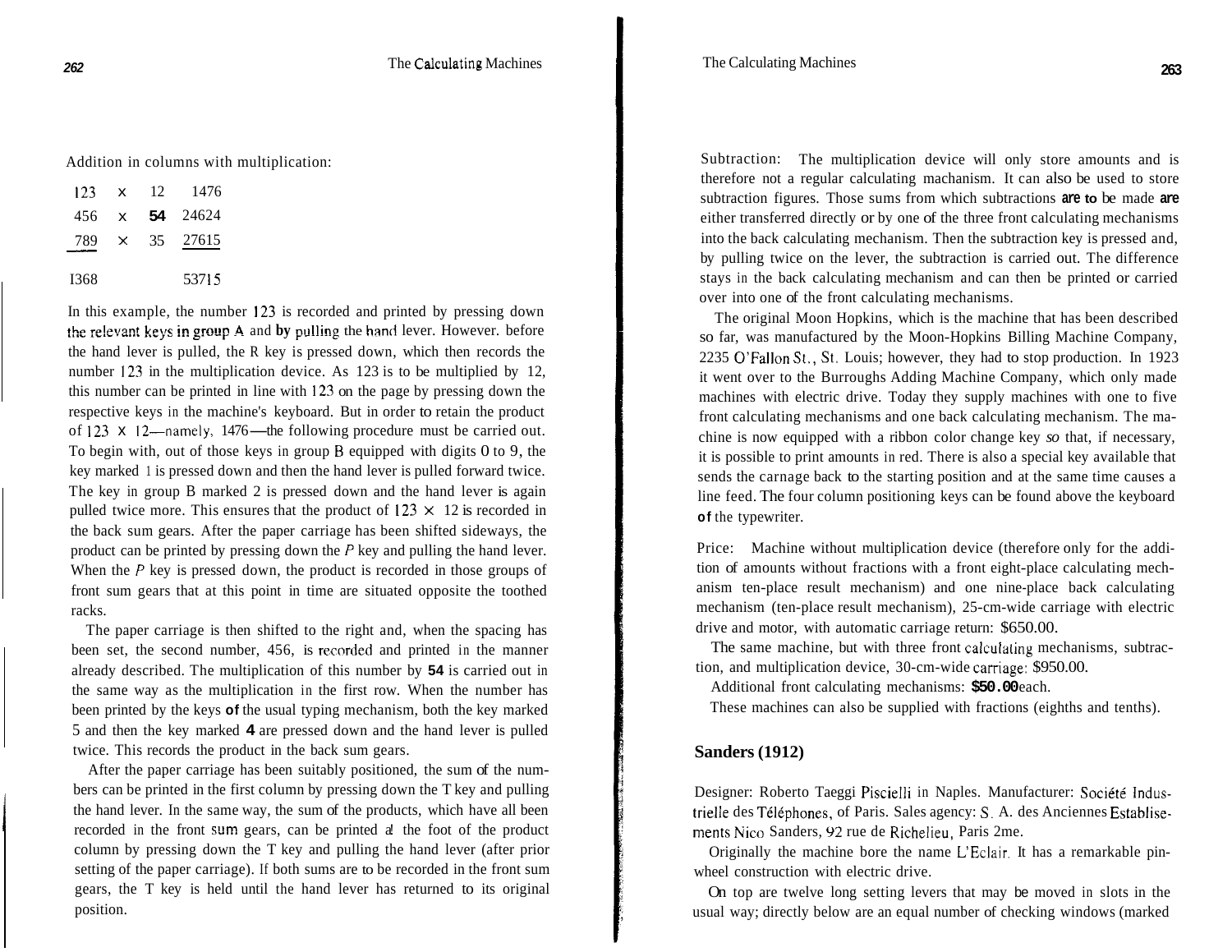



1

**<sup>1</sup>**in figure 227) in which the entered value may be reexamined for accuracy. Below these is the result mechanism (2) with twelve windows, while to the left is a revolution counter (3) having seven decimal places. A little further down is an additionai result mechanism **(4)** having thirteen places, and to the left of this is a revolution counter (5) having two places. The switch for the electric current is on the right side of the base, and on the front are keys B. A, and C—the use of which will be explained.

**Addition:** The first item is entered in the usual way, it is checked for accuracy, and the lever **A** is shifted to position 1; it is then pressed, which connects the electric current, whereupon lever **A** is allowed to rise, the value having appeared in the windows of result mechanism 2. Further items may be added in the same manner.

**Subtraction:** The larger amount is entered and is transferred into result mechanism 2 in the same way as described under Addition, then the smaller item is entered, key **B** is pressed, key A is pressed into **position i,** and the result is obtained from mechanism 2.

**Multiplication:** The multiplicand (e.g., 76) is entered by means of the setting levers, then, in order to multiply by 24, key A is pressed into the units









I i I !

:

i I i

i

gap (1) until the electric motor has caused four revolutions; key A is then shifted into the tens gap (2) where it is left until the electric motor has caused two revolutions. The following values may then be read from the machine: the multiplicand from the checking windows (I), the multiplier from the revolution counter  $(3)$ , and the result from the result mechanism  $(2)$ .

**Division:** The dividend **is** entered in the result mechanism *(2),* and the divisor **is** then entered in the windows (I). Key B and key **A** are pressed in the appropriate positions until the signal bell (T) sounds, whereupon both keys are released. This operation is repeated with key A being pressed in each of the successive decimal places until the division is complete.

mechanism and a second revolution counter, the use of which is explained in As previously explained, the machine is provided with a second result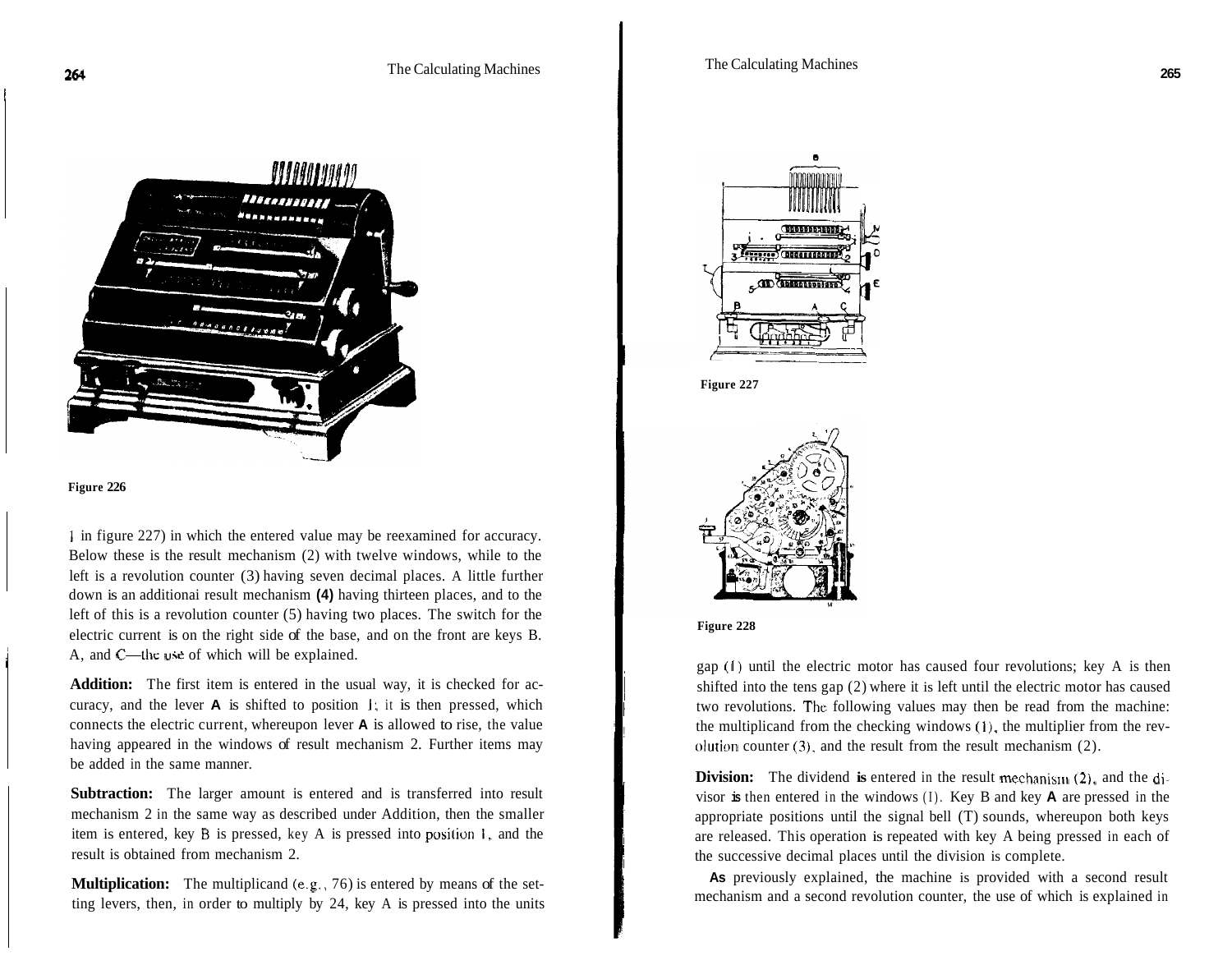the introduction. Key C serves for transferring an item from the first to the second result mechanism. Crank M is used for clearing the checking windows, while drum buttons D and E are for clearing the first and second result and revolution counter mechanisms. The machine has no externally visible carriage; the pinwheels and revolution counter, which are mounted upon one shaft, one moved to different digit positions by lever **A,** which fits into seven gaps shown in the lower part of figure 227. The price of the machine was originally 1250 francs and later 1500 francs (prewar prices).

## **Wrenn (1912?)**

lust Iike the Triumph, described earlier, this machine has continuous loops of chain acting as the setting device. These are pulled down from the number to be added **as** far as they will go and then held there to stop them from springing back. It is then possible to immediately read off the number entered from the viewing window of the corresponding position; this value will be added to the number already stored in this position. The numbers must be entered in columns, otherwise the eventual tens-carry will go astray. Subtraction is done with the aid **of** complementary digits. Even the individual calculating gears have complementary digits, which is a great advantage in subtraction. Multiplication is carried out according to either the multiplication table method or the counting method. It is hardly worth considering the machine as far as division is concerned. Returning the machine to the zero position is done by turning a crank.

The machine is available in two sizes: eight-place at \$47.50 and five-place at \$30.00.



**Figure** *229* 



**Figure 230** 

The dimensions of the machine are  $20 \times 25$  cm and its weight is **5.5** kg. **As** yet, it has not been introduced into Europe. Manufacturer: Wrenn Adding Machine Company, 4th and Channing Streets NE, Washington.

#### **Procento (1912)**

The firm Procento, Ungarisohe Rechen-und Schreibmaschinenfabnk A-G in Kassa, used this name for both a stepped drum machine without any special features and a pinwheel machine as represented in figure 230. The latter was designed especially for calculating interest, but further details are unavailable. Today, the business carries the firm name Laplace Rechenmaschinenwerke und elektrische Uhrenfabrik, Inh. Victor Bernovits, Komenskeho ustav, Kosice, Czechoslovakia.

### <sup>I</sup>**Austin (1912)**

This is a nonprinting ten-key adding machine of the Austin Adding Machine Corporation, 927 Linden Avenue, Baltimore.

The amount entered can always be read from the lower adding mechanism; that is, it can be checked a second time before it is transferred into the larger calculating mechanism when the crank is pulled. There is a cancellation lever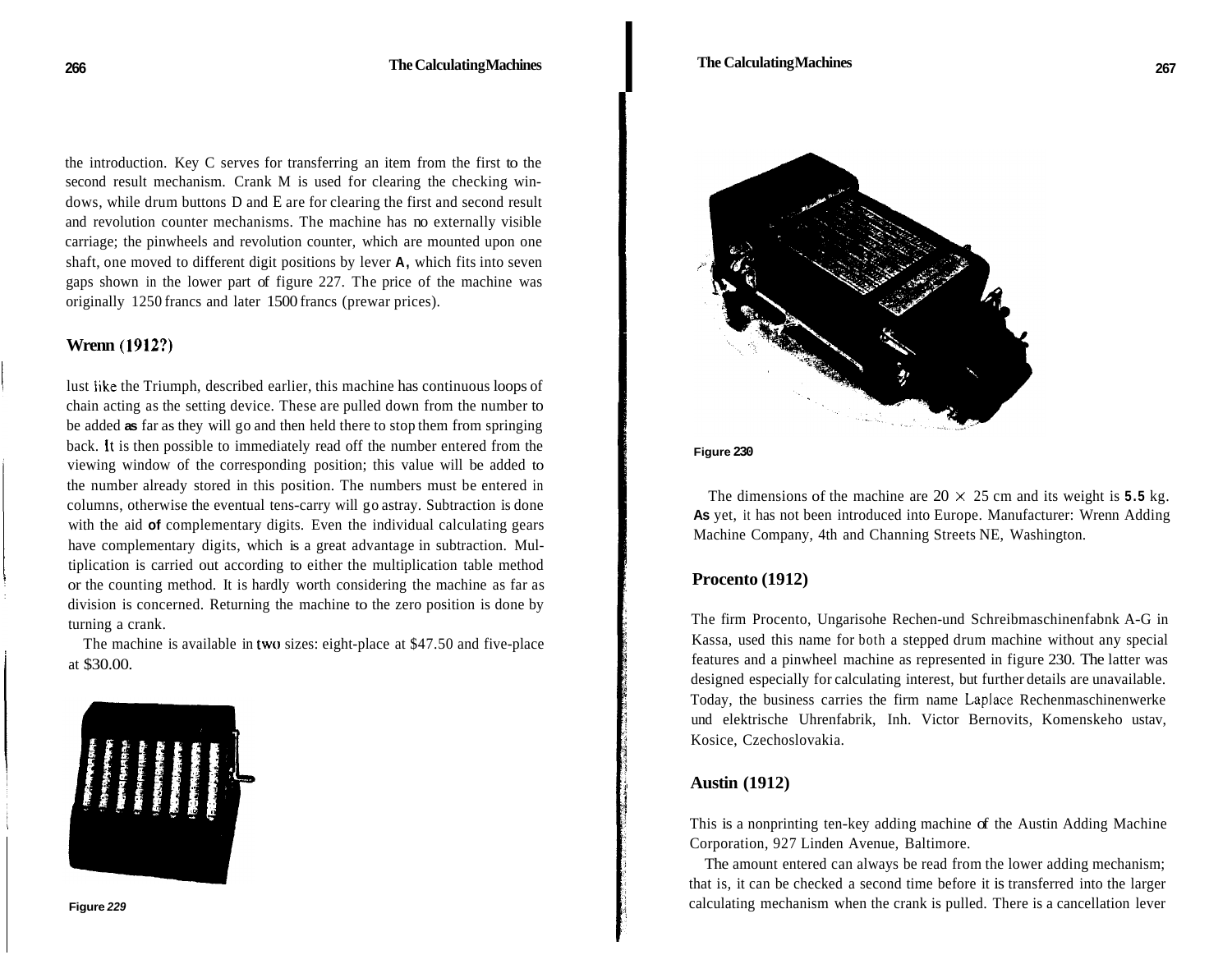**SEARCH THE MANUSCRY** 

**Figure 231** 

on the left side, as well as an item counter and correction key. The weight of this machine is **18** kg. **It** was offered **for** sale from Vienna at 600 marks, although the machine itself has never been of any great importance either in America or here. Production has now been discontinued.

### **Teetzmann (1912)**

The Teetzmann machine is distinguished from other pinwheel machines largely by the fact that it has nine setting levers and control windows in front of the carriage. **It** is possible to operate the setting levers with the left hand only. while the right hand remains on the crank. Because of this arrangement, the interior mechanism is well protected from dust. The setting slide digits can easily be distinguished because they are kept in red and white sections. Digits of the result mechanism are red, while those of the revolution counter are white. The machine has fifteen places in the result mechanism and eight places in the revolution counter. The setting levers are brought into the zero position by pressing on the lever underneath the crank and moving the large knob next to the setting slots.

The machine is 20 cm long and 17 cm high. While there are only a few **of**  these machines in Germany. a large number of them have been supplied from Manchester in England, and overseas. under the name of Colts Calculator. Manufacturer: Teetzmann and Company, G.m.b.H, Charlottenburg. Frauenhofer Strasse 18/19. In July 1915, this firm went into liquidation and the machine is no longer being manufactured.



**Figure 232** 

#### **Burroughs Calculator (1912)**

The Burroughs Calculator closely resembles the Comptometer described ea ' lier. **It** is a calculating machine in which the keys directly operate the calculating mechanism, which is underneath the keyboard, so that neither crank nor electric drive is necessary. Several keys can be pressed at one time without causing the tens-carry to go astray, which is a real advantage in multiplication and division. It is impossible to press down several keys in the same column at one time; **as** soon as one key is pressed, all other keys of the same column are locked until the original key has come back up again. The machine **is** only avaiiable in seven-place or thirteen-place versions; both models have an **extra** place in the result mechanism. There are special models available for fractions and English currency.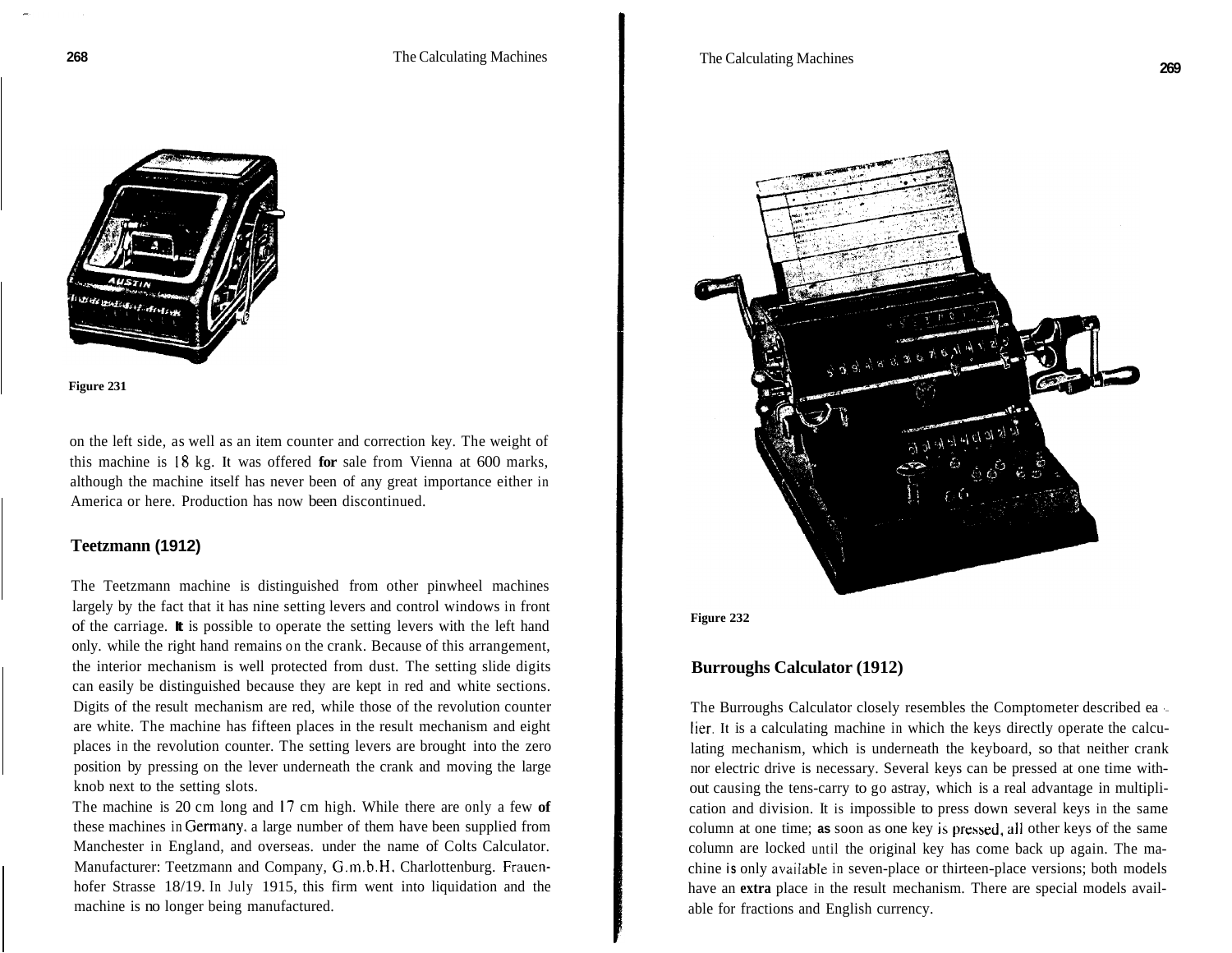

| Figure 233 |  |
|------------|--|
|------------|--|

Price: nine-place machine \$200.00 thirteen-place machine \$300.00

The machine does not need any more desk space than that required for a sheet of note paper. Manufacturer: Burroughs Adding Machine Company, Detroit.

# **Conto (1912)**

#### Manufacturer: Carl Landolt, Thalwil near Zurich.

This is a cogged disk adding machine. On the cover plate are circular groups of digits placed very close together. In the middle of each circle is a rotating lever. or needle, which is moved by hand. Setting up a value is carried out by manually placing the needle on the digit to be entered for each position and clicking it into place. On the right, above the cover plate, is a thumb iever that must be operated after every setting. This causes the setting needles to spring back to their rest position while the result can be read from the viewing windows above the digit disks. There is a control available for every needle setting; by simply pressing it once, it brings all the viewing windows back to zero. Dimensions:  $33 \times 5 \times 3.5$  cm. Price: approximately 250 francs. This machine is available with six, eight, ten, or eleven places and for English currency with either nine or ten places. Apparently production has now ceased. Outside of Switzerland, the machine has never been well known.

# **Schooling (1912)**

This is a special purpose machine for the calculation of net weights of railway cargo. especially coal, iron ore, etc. The gross weight is entered by shifting



**Figure 234** 

the setting levers in the setting slots. The tare weight is recorded in the same way beside it. Once the crank has been pulled and let loose again, the machine establishes the net weight, and the three weights are printed on a sheet of paper that is slipped into the machine from behind. It is also possible to add more weights in the same way, and in so doing the respective gross, tare, and net weights are added and printed. In order to print the total, the total lever **is** pressed and then the crank is pulled. The machine has only been made for English tons and hundredweights. There is also a version available for use in bookkeeping with English currency that both adds and prints debit and credit amounts as well as the balance. It is possible to add vertically and horizontally with this machine and, in fact, this can be done in three or more columns. Manufacturer: The Calculating Machine and Engineering Company Ltd., Welsbach House, 3441354 Grays Inn Rd., London WC. It seems, however, that the machine *is* no longer manufactured.

#### **The Michel Baum Adding Machine (1913)**

In appearance this machine resembles the Pebalia, but it is of a fundamentally new design and new patent. It was brought onto the market by Michel Baum, Hohenzollern Strasse **54,** Munich.

In this machine the setting digits are crowded together into semicircles, which results in the machine being considerably shorter. It is, in fact, the flattest (rulerlike) machine in existence with a height of only **1** cm. It is a seven-place machine and costs 75 marks. Each digit position has a calculating gear and control gear on top of each other. These are simultaneously held by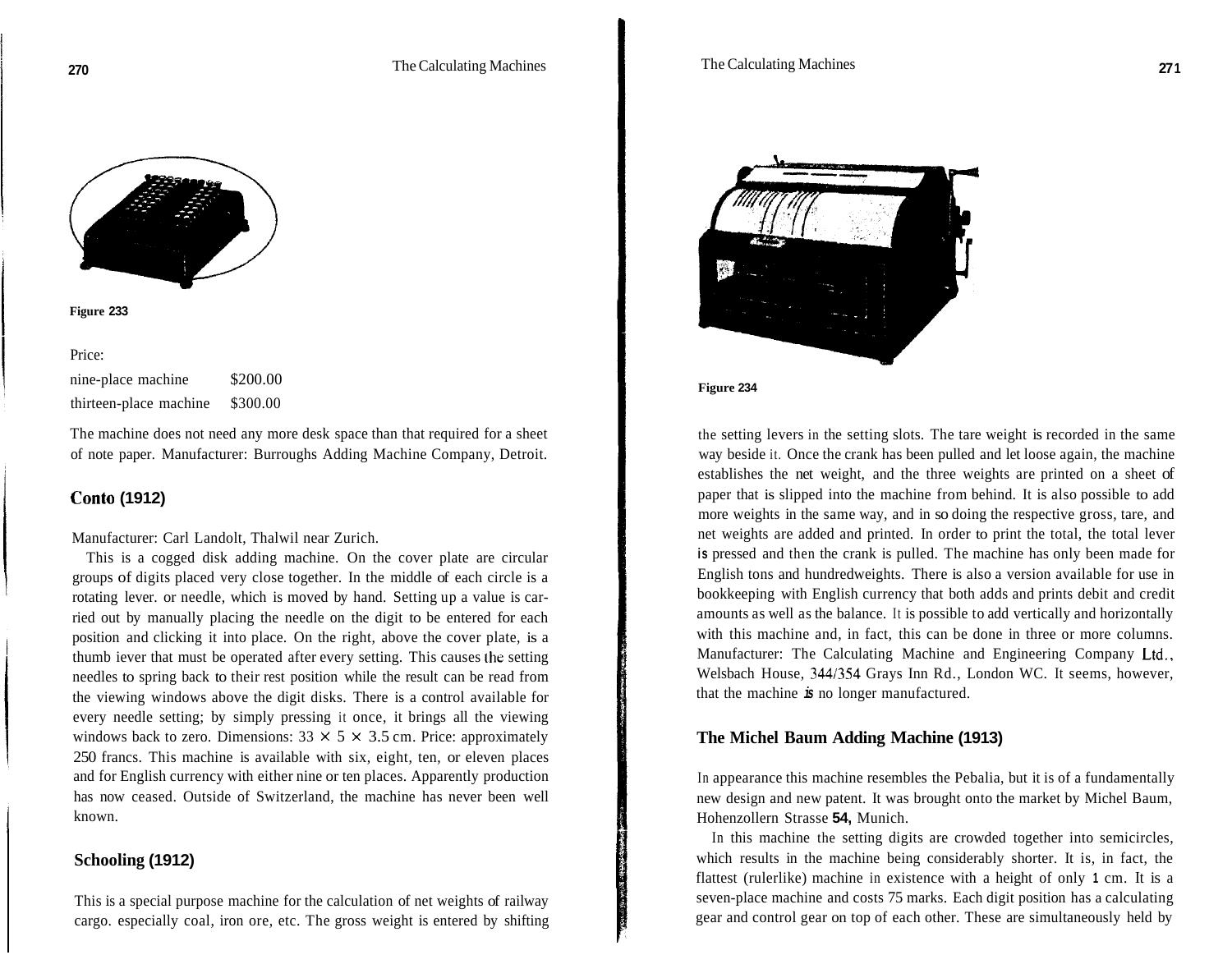



the calculating stylus, with which the machine is operated, and pulled down as far as they can go. Despite all this mechanism, it is only possible to see holes in the semicircular slots. During operation, the digits of the calculating gears show up as results in the upper viewing windows (these digits are on a red background), while the digits of the control gears show up in the lower viewing windows and are used to check the amount that has been entered. Both the result and control digits are visible at the same time.

**Addition:** The calculating stylus is inserted into the hole adjacent to the digit to be added, and the calculating and control gears are simultaneously pulled down as far as possible. For numbers of more than one decimal place, the other digits are entered, in the same way, in the semicircles to the left. When this operation is done, the amount entered is initially visible in both the upper and lower viewing windows. **A** quick glance at the control row is sufficient to check tor accuracy. it too little has **been** entered by mistake, it is possible to pull again on the relevant position, which will correct the result. If too much has been entered, it is possible to move back the corresponding calculating gear. This is a very practical means of correction in that it is not necessary to wait until entering the next number before taking into account the error that has been made. When the correct setting has been ensured, the knob on the left side of the cover plate must be pressed. This causes the control digits to automatically return to zero. **If** another item is then entered, the accumulated sum will appear in the upper viewing windows, while in the lower windows the last item entered is visible for checking. **If** the control item is not printed, then the addition automatically continues for the following settings, although the later items cannot be checked. It is therefore possible to calculate with **or** without checking, which is advantageous **for** those who



**Figure 236** 





are experienced in the use of the machine. It **is** possible to add together as many items as required by repeating the process described.

**Cancellation:** In order to cancel the result, the setting stylus is inserted into the zero position slot situated on the right side of the machine and the slat visible there is pushed to the left until it stops. It must then be let loose and the action repeated a second time. Nothing but zeros should be visible in the upper viewing windows. **As already** mentioned, in order to cancel the control number, the knob must be pressed.

**Subtraction:** For this operation. it is necessary lo use a plate placed on the machine (see figure **237)** that converts the addition digit disks to subtraction disks (these are arranged in the opposite order). The outermost position on the right has a red panel, and here the complementary digits are numbered from **I** to 9. For the other positions, however, the complementary digits are numbered from 0 to 9. Before subtracting there is. as a rule, already a number (the minuend) registered on the machine. The subtraction plate is placed on the machine in such a way that the red panel **is** put into the digit position where the subtraction begins. The number to be subtracted **is** then entered just **as** in addition, only beginning from the rightmost digit instead of the leftmost. **All** unused digits to the left of the number being entered are pulled down with

-.

I

I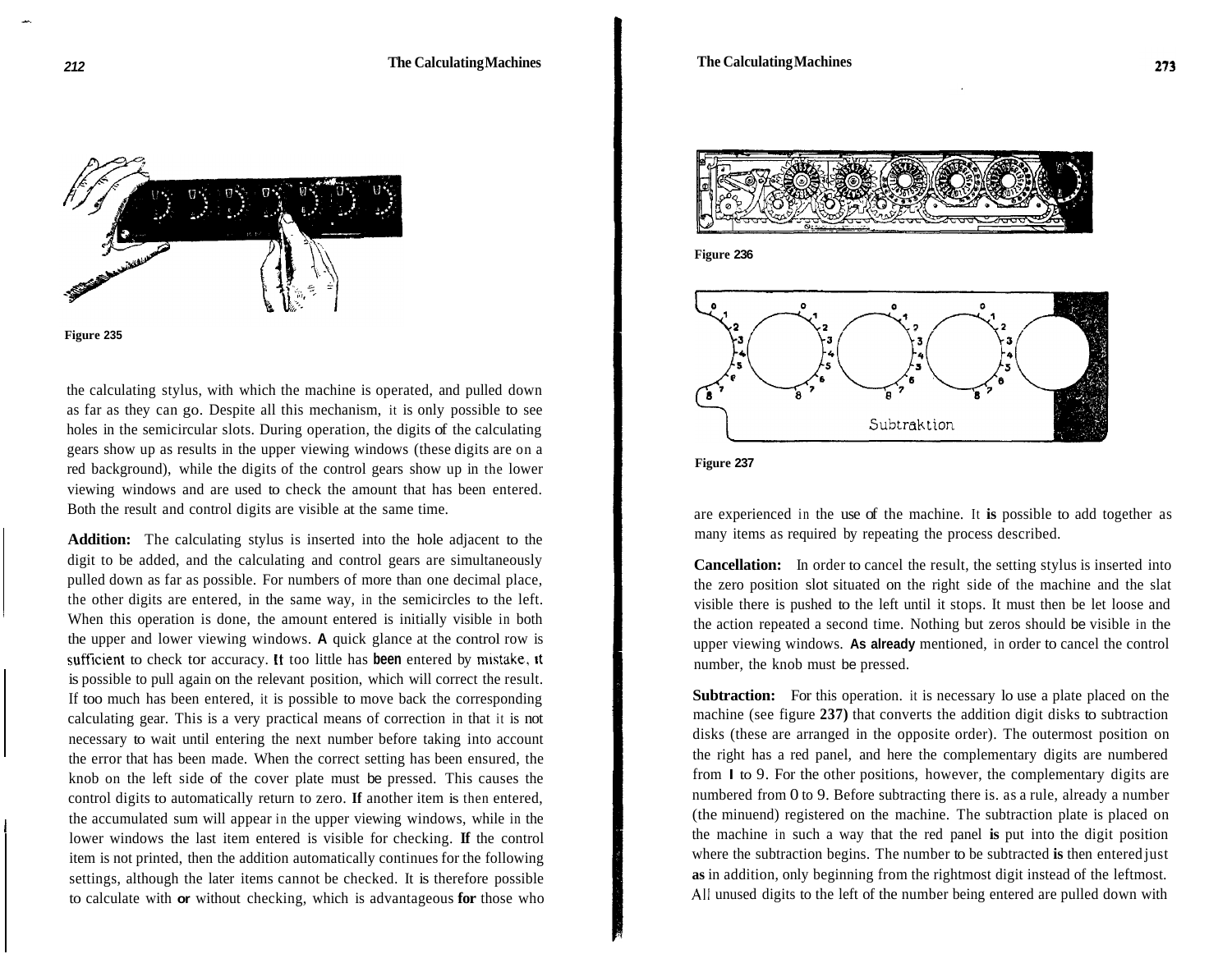the stylus in the uppermost holes. The resutt of the subtraction can be read at the top.

**Multiplication:**  Multiplication can be carried out in three ways.

I. It is possible to enter the digits of the ones, tens, etc. quickly in succession. in the course of which the tens-shift is dealt with immediately by the machine.

2. **As** with the cogged rack and chain machines, it is possible to multiply by both the counting or the multiplication table method, where it is not necessary 2. As with the cogged rack and chain machines, it is possible to multiply by both the counting or the multiplication table method, where it is not necessary to aiiow the gears to jump back; quite tie contrary—in tact, they uously forward.

3. With the multiplication table method, it is possible to do the carryover in one's head, therefore making the entering of numbers much quicker.

# **Record (1913)**

Designer: Hugo Cordt, of Nordenham. The first machines were sold under the name **Tasten-Universal-Rechenmaschine,73** and manufactured, at that time. by the Nordenhammer Rechenmaschinen **A.G.** in Oldenburg. The original machine is shown in figure 238. In **1914** the production was taken over by the Rechenmaschinen-Fabrik, H. Ohlmann & Company of Oldenburg, which then moved it, in the same year, to Berlin SO 16 Kopenicker Strasse 72. **At** present the sole manufacturer, and owner of the patents, is Karl Lindstrom. **A.** G. of Berlin SO 33 Schlesische Strasse 26.





73. **Universal Key Calculating Machine** 





The Record is a stepped drum machine, although this is not evident from the outside. In particular it is a stepped drum machine in which the drums are located in the back part of the machine, that is, in the carriage, where they arc positioned sloping slightly forward, arranged in a zigzaglike succession. This entirely novel arrangement permits using narrow upright digit wheels instead of the round counting disks employed in the older stepped drum machines, so that the individual windows of the two counting mechanisms and the setting check mechanism are positioned much closer together. Thus a disadvantage. if only a small one, of the older stepped drum machines is eliminated.

The crank is attached at an angle to the right side of the machine. It may be removed in order to prevent someone from playing around with the machine. Reversing from addition to subtraction occurs using a lever located on the left side of the carriage. which may be also used for raising the carriage to allow an ordinal shift. **In** more recent models ordinal shift of the carriage in both directions may be effected by means of two keys provided in front. The machine is available in two models for either manual or electric operation. The customary decimal point slides are provided; also the keyboard may be subdivided in any way to facilitate operation with large values. **On** the right side of the top surface is located a U-shaped slot in which a lever is mounted. This lever serves for clearing the values set up on the keyboard. When the lever is in the right slot, the keyboard is automatically cleared with every turn of the crank to allow for repeated addition of lists of numbers. For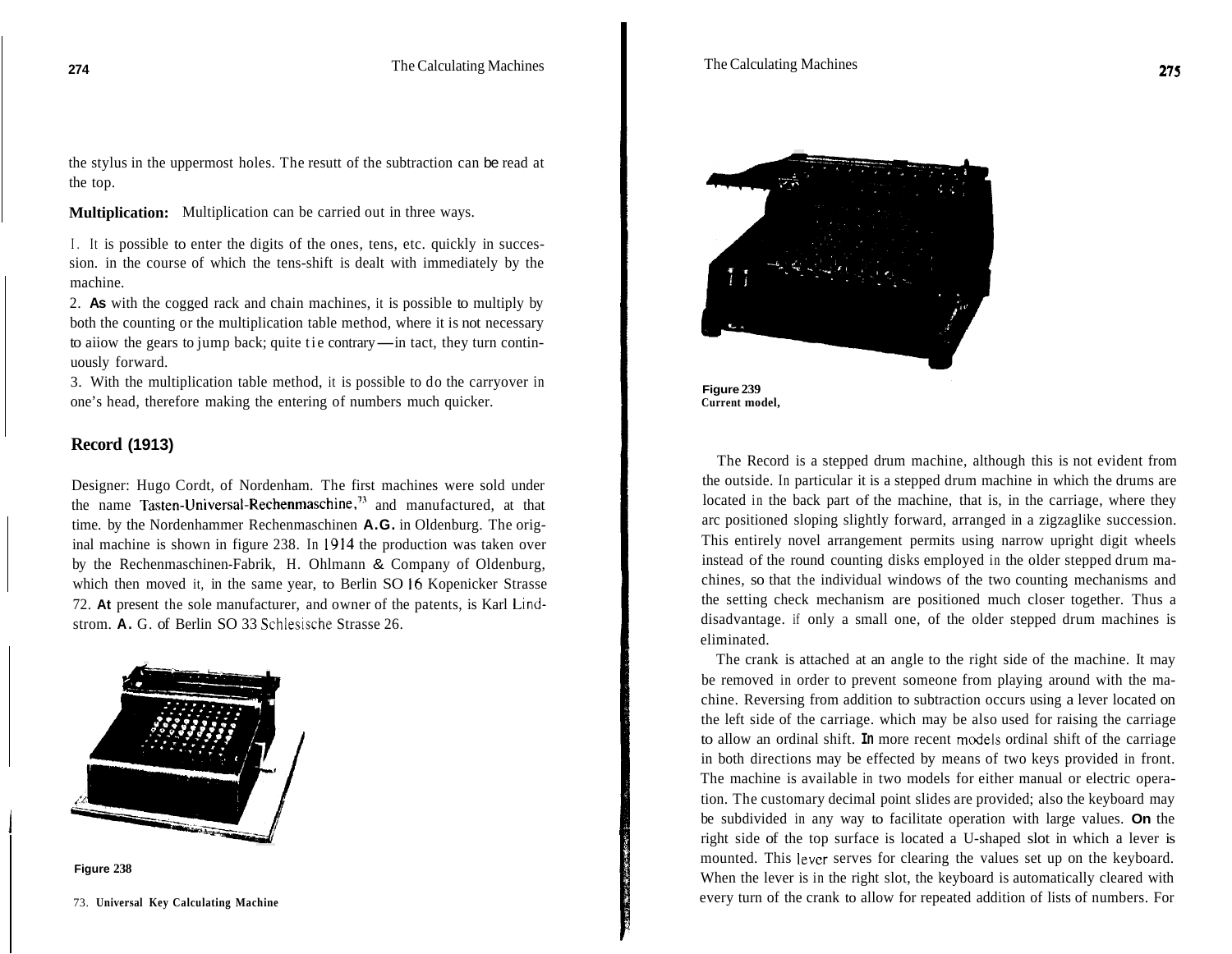multiplication and division, the lever **is** positioned in the left slot. The keys are self-correcting.

**A** new model for a printing calculating machine along the lines of the proven system just described, combined with a new patented arrangement suitable for all types of calculations that automatically prints individual totals as well as intermediate products and final totals, is already in production and will shortly appear on the market. **A** new model with electric drive is also already in production.

### **Argos (1913)**

This is a small adding machine with chain setting. The manufacturer was Gesellschaft fur Präzionstechnik G.m.b.H, Aite Jakob Strasse 20, Berlin SW **68.** It was sold principally in Germany and, to a lesser extent, in France.

**The** result mechanism is to be found above the setting control mechanism below the setting surface. Zeroing the setup mechanism is brought about by pressing the thumb on a lever protruding from underneath the machine. By pressing it down and sliding it, the setting control mechanism can be changed for subtraction and multiplication. Subtraction is possible with the aid of complementary digits, which are to be found in red on both side panels **of** the machine. In setting up the units place, the otherwise standard correction procedure is not needed because the digits on the right side panel have been





#### **Figure 241**

shifted one digit. On the other hand, the places that follow must always depend only on the remaining complementary digits.

Setting the result mechanism to zero: the small knob on the right side is pressed. and the wheel is turned until all the digit gears are on zero. The two rightmost columns show only red digits because it is clearer. The price is **125**  marks. Production was started at the beginning of the war, but the firm no longer exists.

#### **Klaczko (1913)**

This **is** a small adding machine operated directly by hand without using a stylus. The result appears by simply setting the calculating digits, without turning a crank or carrying out any other operations. It is best to calculate with the index finger of the left hand so that the right hand is free to write, check. etc.

The most important thing about this machine is the fact that it can be **op**erated totally mechanically. Each of the nine calculating rods has two groups of teeth: the subtracting teeth, located on the upper section, and the adding teeth on the lower section. There is a plus sign printed on the lower section and a minus sign on the upper section of the machine. On the right is attached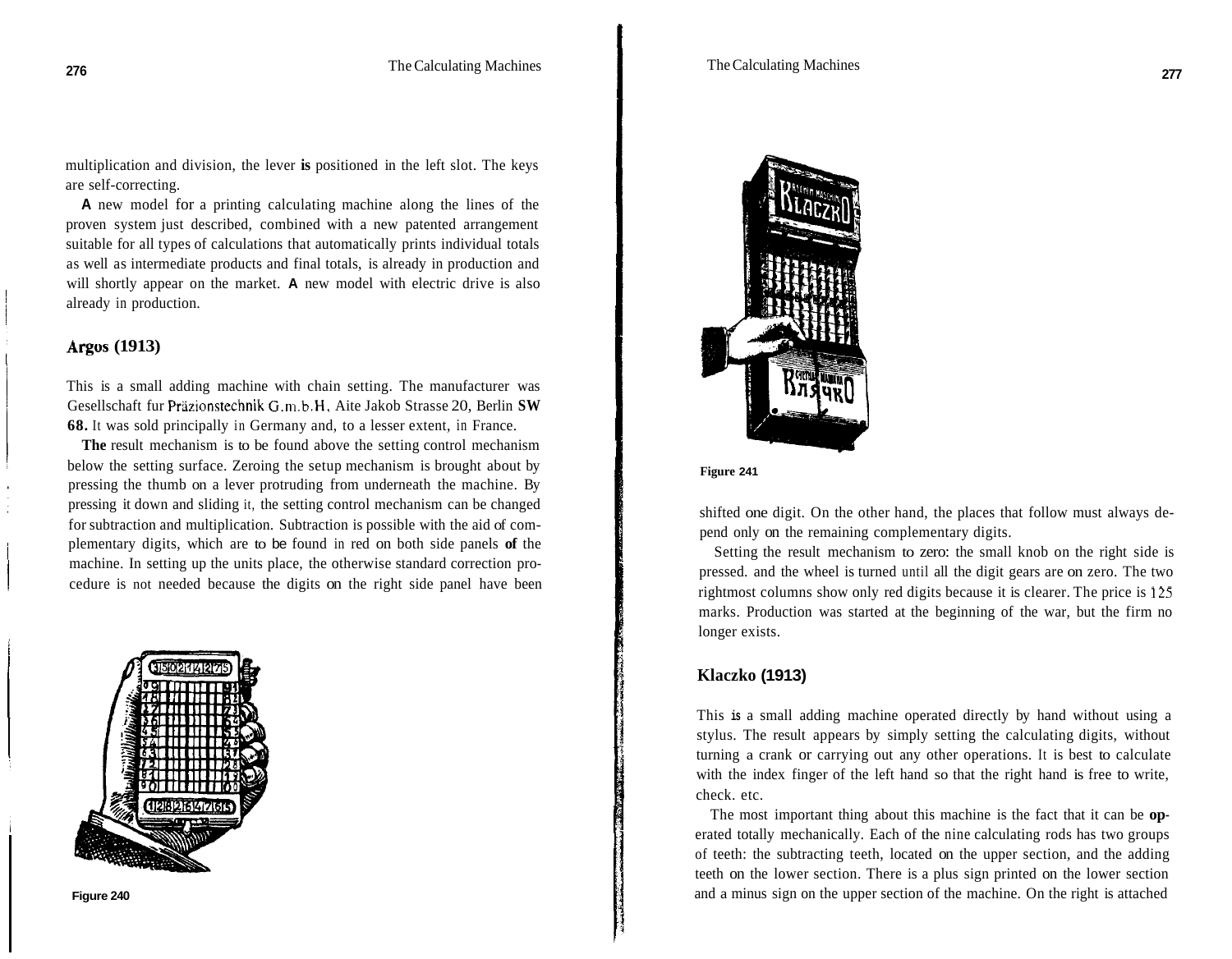an adding disk and on the left a subtracting disk. The result windows are situated in the middle. This machine has no spiral springs, hinges, etc. It was an intentional design decision that the calculating rods were unable to operate the digit keys with or without a reversing gearbox, that there was no printing mechanism, nor is there a device for the carryover of tens. Somewhat later an improved model with tens-carny came out. Resetting to zero is done by a lever on the lower part of the machine. The decimal point slides are located on the upper section. On request, a small writing board can be attached above the decimal point slides. Multiplication is carried out with the aid of a table. **the absolute Section.** On request, a small writing board can be attached a the decimal point slides. Multiplication is carried out with the aid of a the designer of this machine is Max Klaczko, Riga, 19 Scheunden St.

#### **American (1913)**

This machine was originally manufactured by the American Can Company in Chicago, which began production of the printing model on May **I,** 1922. The nonprinting model is now distributed by the American Adding Company, **35**  South Dearborn **St.,** Chicago. This machine was introduced into all the most important European countries in **19 14.** 

It differs from all other adding machines in its setting mechanism. It has neither key nor slide setting, but instead has stepped finger supports upon which are printed the digits. To add, the tip of the index finger is placed on the digit to be added and the thumb of the same hand lifts up the corresponding lever, which **is** right underneath, until it strikes the index finger. It is possible to check the accuracy of the setting after all the digits to be added have been entered. If one or more digits have been incorrectly entered, the correction crank on the right side of the machine is needed: this returns the



entire setting to the starting position without disturbing the result in the upper windows. The large lever next to the row of unit digits is used **to** transfer the entered value to the result mechanism; that is, to **be** added to the value that is already there. Another pull of this lever resets the entire calculating mechanism to zero. For subtraction and division, the small subtracting digits must be used.

After the value to be multiplied has been entered, the repeat lever on the left of the machine is pressed, then the larger lever next to the row of unit digits Is pulled—as many times as the value of the number being multiplied. Before the last movement of the lever, the repeat lever must **be** raised. The number of movements of the lever is, at all times, shown through a small window on the front panel of the machine.

The dimensions of the machine are 19 x **23** x **24** cm and its weight is 7.8 **kg.** 

#### **Models:**

- **0**  nonprinting,  $7 \times 7$  places, without repeat lever
- *00*  nonprinting, 7 X 8 places, without repeat lever
- **1**  printing, 7 x 8 places, release key, total and correction lever, doublecolored ribbon with provision for 6-cm paper strips
- the same as model <sup>1</sup> *3*
- provision for 6-cm paper strips, double-colored ribbon, total and correction lever, visible printing (this model was also sold in combination with a till) 4
- nonprinting,  $7 \times 8$  places 5

Prices: Model **I,** \$88.00; model 4, \$150.00; model 5, \$39.00.

#### **Federal (1913)**

This machine came on the market in **1913,** but at that time it was under the name White. Its designer was also the builder of the Wales machine of the time. The original manufacturer was the White Adding Machine Company in New Haven, Conn., but later the patent went to the Federal Adding Machine Company Inc., 33 East 21st Street, New **York.** They looked after the retail side themselves, but let the Colt's Patent Fire Arms Manufacturing Company in Hartford, Conn. manufacture the machine.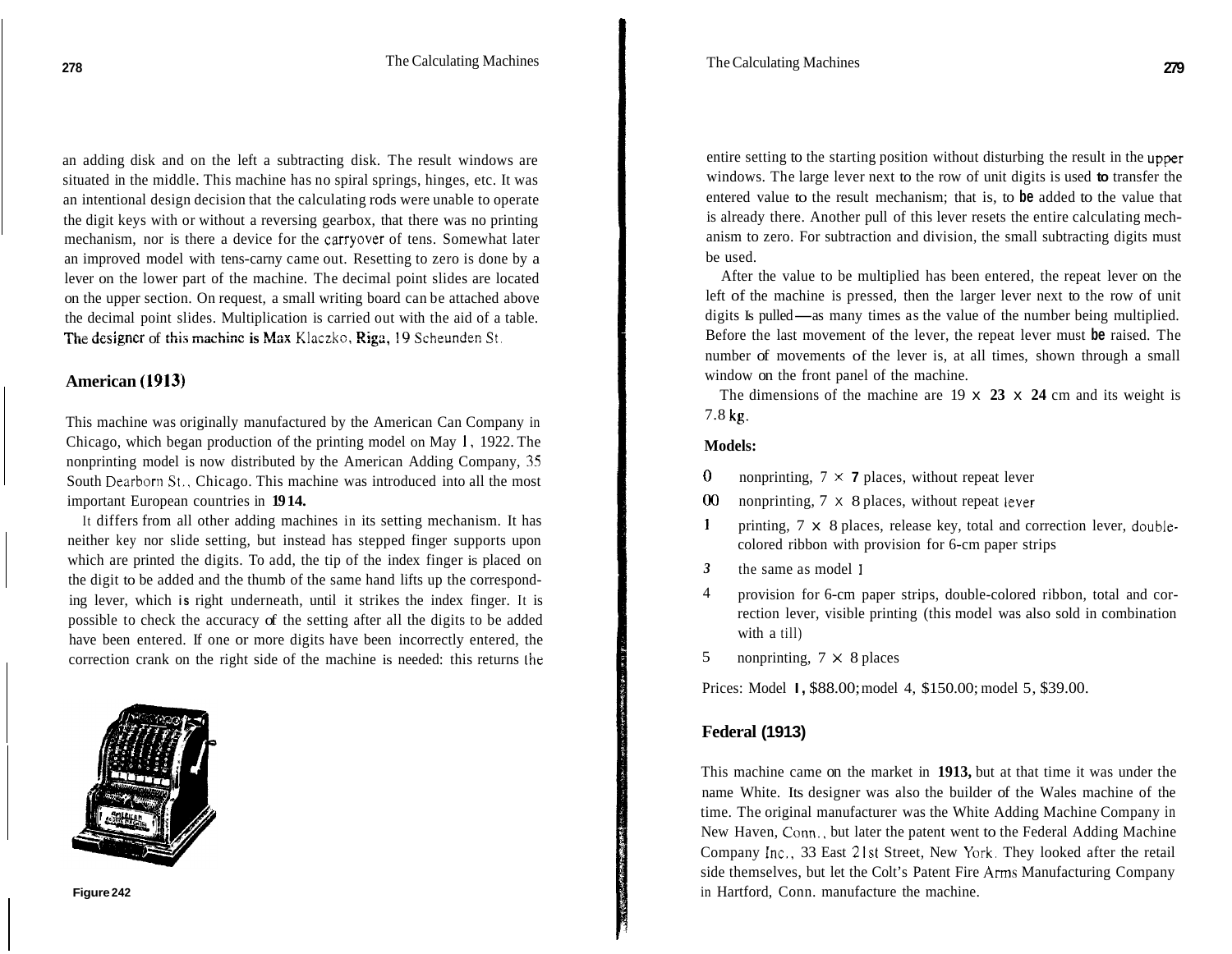**Figure 243** 

It is a full-keyboard adding and subtracting machine with self-correcting keys that are colored in groups. Subtraction and division are carried out with the aid of complementary digits, which are not, however, inscribed on the keys. Correcting, total. subtotal, nonaddition, and nonprinting keys are all found on the left and a repeat key is on the right of the keyboard. The subtotal key also serves **as** the correcting key. The machine is provided with a twocolored ribbon, and ribbon reversal is automatic. Totals, subtotals, and items not added are indicated by special symbols. Another symbol beside the first item printed indicates that the calculating mechanism was clear previously. Before **it** is turned, the crank lies parallel **to** the uppermost row of keys so that it has only a short way to travel. Returning the machine to the neutral state before printing the total is not necessary. The carriage accepts 33-cmwide paper but must be shifted by hand—it is not automatic. The machine can be set for single and double spacing. It also adds across. On request, the machine can be equipped with electric drive: these models are produced with seven and nine places. The prices are \$190.00 and \$290.00 respectively.

## **Federal B (1913)**

The designer was Fred. **M.** Carroll and the manufacturer was originally the White Adding Machine Company in New Haven, Conn.. which distributed the machine under the name Commercial. It is now manufactured by Colt's



**Figure 244** 

Patent Fire Arms Manufacturing Company in Hartford, Conn. and retailed by the Federal Adding Machine Company at 33 East 21st Street, New York. but up until now it has not had wide distribution.

The machine is used primarily for the preparation of statements of account, etc. The printing is immediately visible, and the machine prints in two colors *so* that the debit items can be written in black and the credit amounts in red. It is possible to see, through the large glass window on the front of the machine, the values that have been entered (before they are carried over into the result mechanism) as well as the total that is in the adding mechanism, the sign for whether the machine is set for addition or subtraction, and other possible specifications such as the date. Subtraction in this machine follows from pulling down a lever. The machine is not only equipped to print the date but also other designations such as debit, credit balance, etc. The total is printed after the total key has been pressed down. There is also a release lever and repeat key. The price is \$300.00. If required, the machine can be supplied with electric drive.

#### *Logarithmus* **(1914)**

Logarithmus is a full-keyboard machine that, as compared to other similar machines, has the advantage that it multiplies directly and also prints the result. At this time the designer of the machine is unknown: in any case, it is not being manufactured. The following data has been taken from a preliminary description that appeared in **Bureau-fndustrie** in 1914. There it says: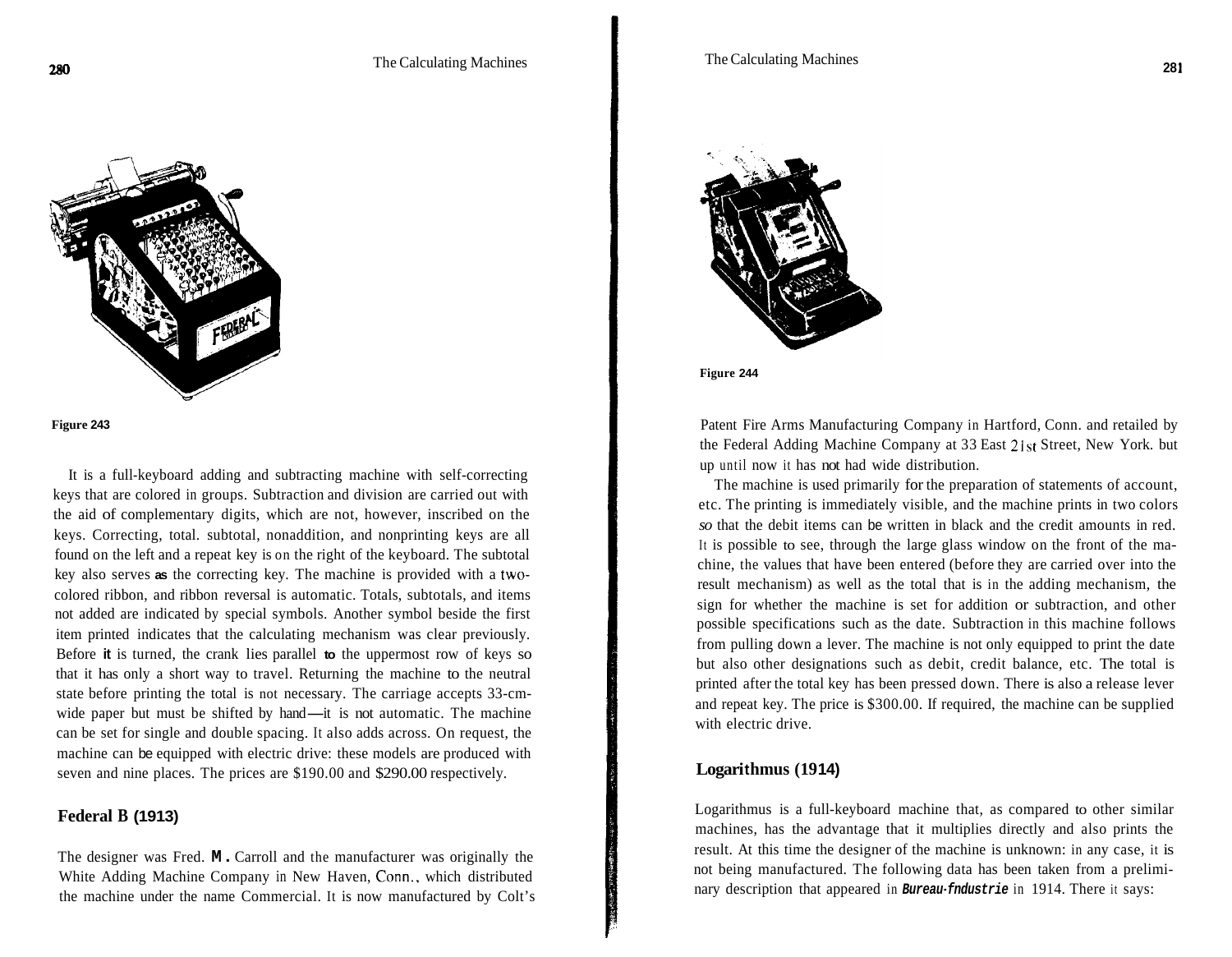The Logarithmus is not a multiplying adding machine but is a true multiplication machine that, however, adds as well as a true adding machine. The new machine has a full-keyboard so advantageously arranged that a depression of only **4** mm is all that is necessary to reliably operate the mechanism. In no other machine has it been **pos**sible to provide such a comparably short distance of descent, which has the particular advantage of enabling speedy operation. The machine possesses a double carriage and thus permits performance of additions and subtractions at the same time. The double carriage also offers an additional control as to whether the values were properly entered.

All result mechanisms, including the revolution counting mechanism, possess full capacity tens-carry. The printing of individual items is effected directly by the keys, whereas the final result is printed by the result mechanism of the carriage. The carriage shift is completely automatic. In designing the machine, care was taken to require a minimum number **of** different parts, but to employ those to the maximum possible extent in order to make the construction simple and advantageous for mass production. The machine combines the advantages of the best existing machines and has a number of novel features:

- **I.** The machine has keyboard setting instead of lever setting.
- 2. The digits pressed are immediately visible.
- 3. Automatic clearance is provided for inaccurate settings

**4.** The double result mechanism enables simultaneous setting of two different columns of addition, simultaneous setting of two equal columns of addition, and simultaneous setting of two different operations.

5. The printing device enables printing of the individual values entered by the keys, printing of the total result from the result mechanism, i.e., without any need for again keying in the total result obtained, the setting and printing of any desired amounts without results. the setting and printing of the individual values and of the result, and the printing of the result without individual values.

6. The printing mechanism may be completely disconnected

7. The machine performs all four arithmetic operations directly without any different settings.

**8.** The machine may be **used** as a perfect adding machine. When the same values are being repeated, it is only necessary to operate the crank once for each item.

9. Simplified multiplication requires only the setting up **of** the two values to be multiplied, and then the machine produces the result by a single pull of the lever, where numerous turns of the crank were necessary on previous machines. The machine may also be provided with electric drive.

# **Lipsia (1914)**

The Lipsia is a miniature calculating machine built according to the pinwheel machine system.



**Figure 245**  Machine without automatic carriage slide.

It is manufactured in six models:

Model **1:** eight places in the revolution counter and thirteen places in the result mechanism; weight: approximately  $3\frac{1}{2}$  kg; external measurements: 33  $\times$  15  $\times$  14 cm; price: 500 marks

Model 2: ten places in the revolution counter and twenty places in the result mechanism; weight: approximately 5<sup>1</sup>/<sub>2</sub> kg; external measurements: 40  $\times$  20  $\times$  15 cm; price: 920 marks

Model 3: corresponds to model I, but has tens-carry in the revolution counter; weight: approximately 4% kg; external mesurements: 36 x 15 x 14 cm; price: 700 marks

Model **4:** corresponds to model 2, but also has tens-carry in the revolution counter, and in the result mechanism the tens-carry goes through the 20th place; weight: 6% kg; external measurements:  $45 \times 20 \times 15$  cm; price: 1025 marks

Model 5: eight places in the revolution counter and seventeen places in the result mechanism; weight: approximately 4 kg; external measurements: 40 **x**  20 x **15** cm; price: 750 marks

Model 3D: has a double revolution counter with eight places and thirteen places in the result mechanism; weight: approximately 6 kg; external mea-



**Figure 246**  Machine with automatic carriage slide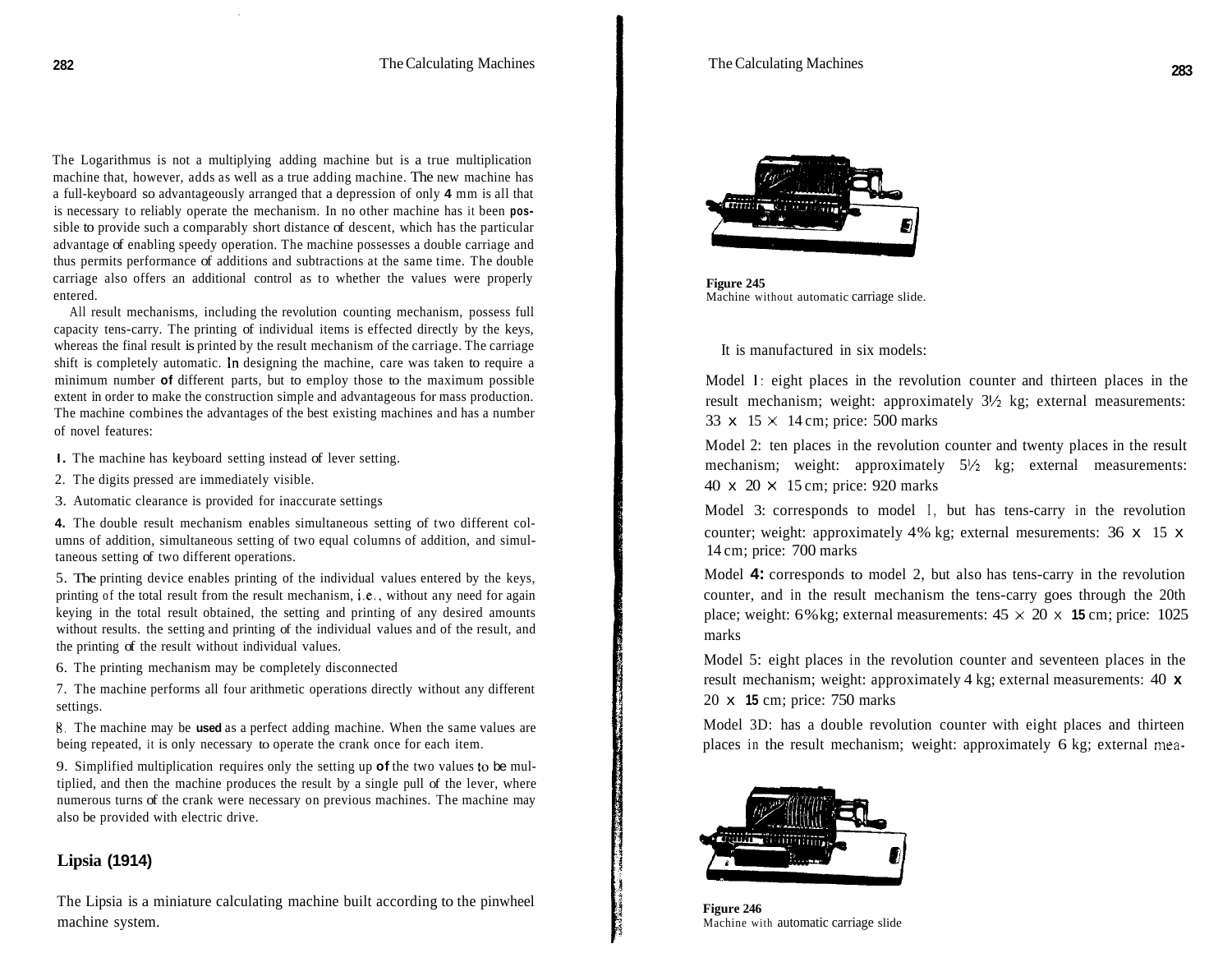surements:  $45 \times 20 \times 15$  cm; price: 800 marks; this machine has tens-carry in both revolution counters; by using the double revolution counter it saves each changeover in division.

All the models have a nine-place entry mechanism that, upon request, can be increased a few places in models 2, 4, and *5.* 

The carriage can be moved by manually operating a simple central lever lock or by means of an automatic lever attached to the front side of the machine that permits movement either one decimal place left or right at a time or else movement over all positions.

The numbers in the setup mechanism can be released automatically by a quick press on **a** locking bar together with a simultaneous half-turn of the crank.

The Lipsia is the product of thirty years of practical experience and theoretical knowledge in the building of calculating machines. It has been well established both in Germany and elsewhere since 1914 and has proved itself to be among the best.

Manufacturer: 0. Holzapfel and Co. Leipzig, Dessauer Strasse 13.

#### **Typewriter Calculating Attachment (1914)**

This is an adding device that may be attached to several different makes of typewriter. Manufacturer: Typewriter Calculating Attachment Company, Bank of Commerce Building, **St.** Louis. Production has been under way for a long time.

The device consists of a square base, containing thc adding mechanism, on which the typewriter is placed. There are nine noselike attachments sticking out from the surface of the machine. These are attached in such a way that, if necessary, they can be set in motion by the lever mechanism of the digit keys of the typewriter. The total can be read from the two calculating mechanisms at the front of the base. These are placed in front of, and underneath, the front edge of the frame. The addition device is activated by pressing a knob before any of the digit keys are pressed.

### **Phonix (1914)**

This is an eight -place, nonprinting, full -keyboard adding machine. The values entered can be checked for accuracy in the windows under the keyboard be-



Figure 247



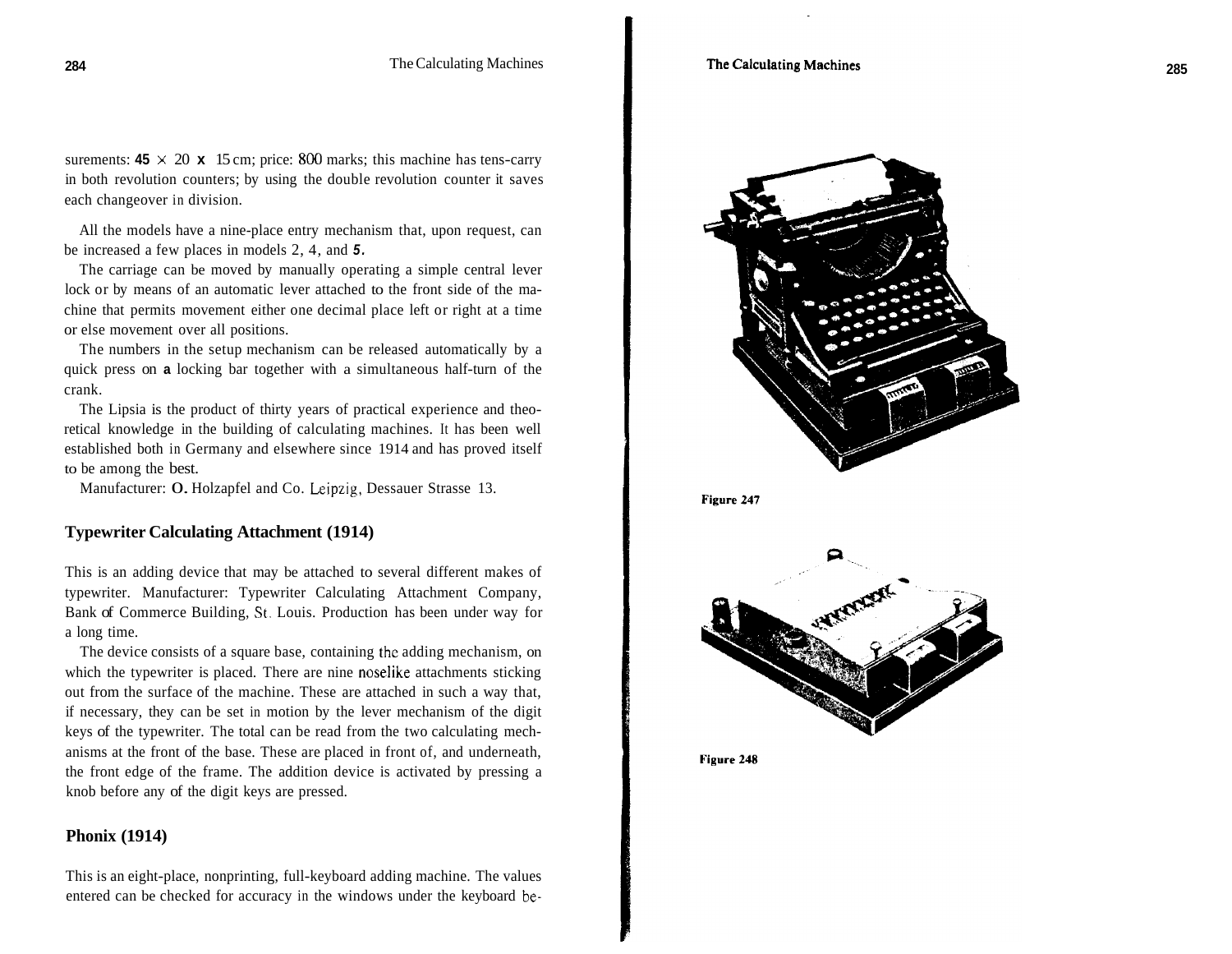

#### **Figure 249**

fore they are transferred into the result mechanism. If a correction is necessary, the knob on the left side of the machine is pulled out and the crank is fore they are transferred into the result mechanism. If a correction is neces-<br>sary, the knob on the left side of the machine is pulled out and the crank is<br>turned once—the whole value is then cancelled. Subtraction and di carried out with the aid of complementary digits. In order to save counting the number of turns of the crank during multiplication and division, the machine is equipped with a counter, on the left of the keyboard, that releases the pressed keys after the crank has been turned the required number of times. After this release the machine stops accumulating, even if the crank continues to be turned. Resetting the result mechanism to zero is carried out by one turn of the crank.

Manufacturer: Phonix Bureaumaschinenwerke, Robert Laupitz, Radebeul. This business is long defunct. Only a few samples of the machine have come onto the market.

#### **Sundstrand (1914)**

Designer: Oskar Sundstrand. Manufacturer: Sundstrand Adding Machine Company, Rockford, Ill.

This machine is a visible printing, ten-key adding machine and comes in



**Figure 250** 

two principal models with either three or six auxiliary or supplementary keys. Models **A,** BS, and CS are equipped with three supplementary keys; namely, repeat, nonaddition, and total keys. Models B. C, and J have, in addition to these, three other keys; namely, nonprinting, error, and lock keys.

The subtotal is written in red by means of a dummy pull on the lever, while the end total is automatically indicated by a special sign. This same sign also serves as a check that the machine is set to zero at the beginning of a new calculation. If the lock key has been pressed down, then all other keys are stopped, so that the machine can no! be used by any unauthorized person. Nonaddition values are indicated by a black star. By pressing down the error key, or the backspace key, the last digit of a number already entered is cancelled. This removal is obvious because the position indicator jumps back one place. This device also serves as a correction key and is also used in multiplication from left to right and in division. Correction possibilities include the following:

1. To cancel an incorrect number that has already been entered, it is only necessary to gently pull on the lever and let it spring back again. This frees the machine,

2. If an incorrect number has been entered, and the lever has already been pulled forward, then it can still be canceled if the nonaddition and nonprint keys are pressed down before the lever springs back into place. If only the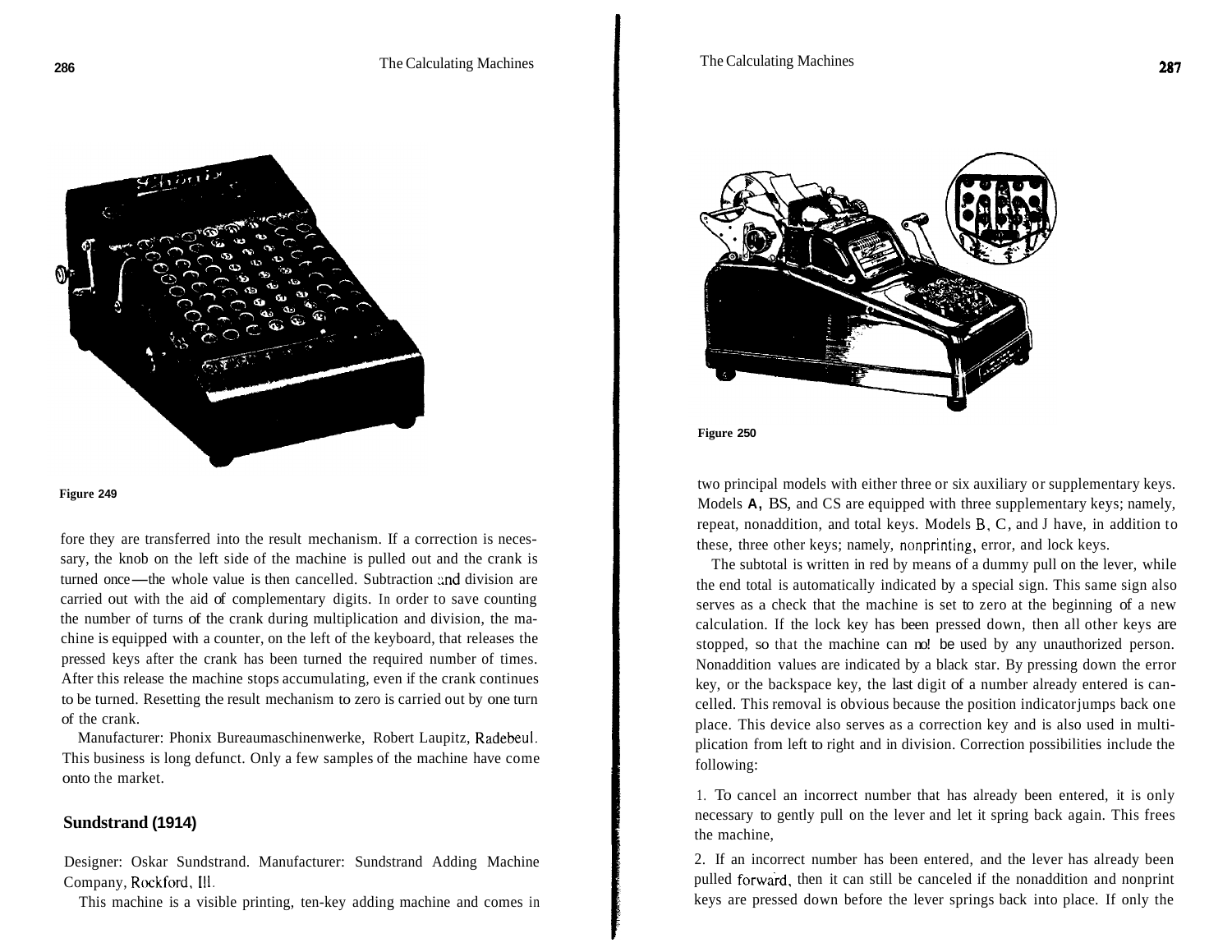nonaddition key **is** used, the number will be printed on the paper with a black star next to it, although it is not added.

3. In addition, a digit pressed incorrectly can be canceled from right to left with the aid of the error key. This is very advantageous if a larger number is to be corrected.

With the aid of the position indicator (situated above the keyboard), the operator can establish how many digits he has entered into the machine. **AS**  soon as he has pressed down a key, the corresponding indicator shifts one position to the right. If he has written a three-place number, for example, then the indicator points to the digit 3. The position indicator is also valuable in multiplication from left to right. If the error key is pressed to cancel one place, then the position indicator moves one place to the left. Pulling the lever immediately causes the indicator to spring back to zero. This is always the sign that no more of a number will be entered.

**Addition:**  This is carried out in the usual way.

**Subtraction (in the typical model):** The minuend is entered in the usual way. If the machine in use has nine places, but the subtrahend is only five places, the procedure is that the key with the small zero is pressed four times, then the subtrahend is entered by using the small complementary digits. After this the crank may be turned and the result read.

**Multiplication:** The number **to** be multiplied is entered, and the repeat key is pressed. If the entered value is to be multiplied by 23, then the crank is pulled three times (units multiplication), then the zero key is pressed once and the crank pulled again twice (tens multiplication). During this time the repeat key must be canceled before the second turn of the crank. Then the crank is pulled once more and the multiplication is complete. This is multiplication from left to right. It is also possible to do multiplication from right to left.

**Division (in the typical model):** This is carried out by multiplication of the dividend by the reciprocal value of the divisor. **A** table of the decimal values of reciprocals is supplied.

**Subtraction (in the subtraction model):** This follows without the use of complementary digits. After the minuend has been entered, the subtraction key, which is attached in the place of the lock key, is pressed. The subtrahend is then entered and the crank is pulled. In the subtraction model the subtrahend is also printed and is indicated by a minus sign appearing next to the

number. In the typical model the subtrahend is not automatically printed but must be specially printed with the help of the nonaddition key if it is to appear at all on the paper.

Machines with fractions are supplied upon request. The usual keys are used if fractions are to be printed-for example, for **7s;** key 5, then the fraction key next to the keyboard, after which the crank is pulled. Fractions greater than % are automatically changed into whole numbers. In electrically driven machines with fractions, the fraction key is connected to the motor. To enter a fractional amount it is sufficient to simply press the relevant digit key followed by the fraction key.

Since 1924 the machine has been supplied with wide, automatic carriage return. This model is used in bookkeeping. It is possible to use it, for example, to write the balance forward, credit value, debit value and balance, prepare payrolls, etc. The printing device has been expanded to such an extent that it is possible to print the names of months or other specifications. Finally, the machine may be obtained with two calculating mechanisms. The automatic movement of the carriage places the two calculating mechanisms alternatively in connection with the keyboard and the printing device. The choice of the designated calculating mechanism is also controlled by a key attached at the right end of the keyboard.

The models presently manufactured are:

With three auxiliary keys:

A six-place, I2%-cm carriage

BS seven place, **12'/2-,** 25, 33-, and 45-cm carriage

CS nine place,  $12\frac{1}{2}$ , 25-, and 33-cm carriage

With six auxiliary keys:

- B seven-place.  $12\frac{1}{2}$ , 25, and 33-cm carriage
- C nine-place,  $12\frac{1}{2}$ . 25-, and 33-cm carriage
- **J**  nine-places in the calculating mechanism, ten-places in the result mechanism, with  $12\frac{1}{2}$ , 25-, and 33-cm carriage

Price: from **\$lOO.OO** to \$315.00, motor drive with stand \$lOO.OO

# **Rema (1915)**

The Rema has nine setting levers, thirteen places in the result mechanism, and eight places in the revolution counter. It is only produced to these speci-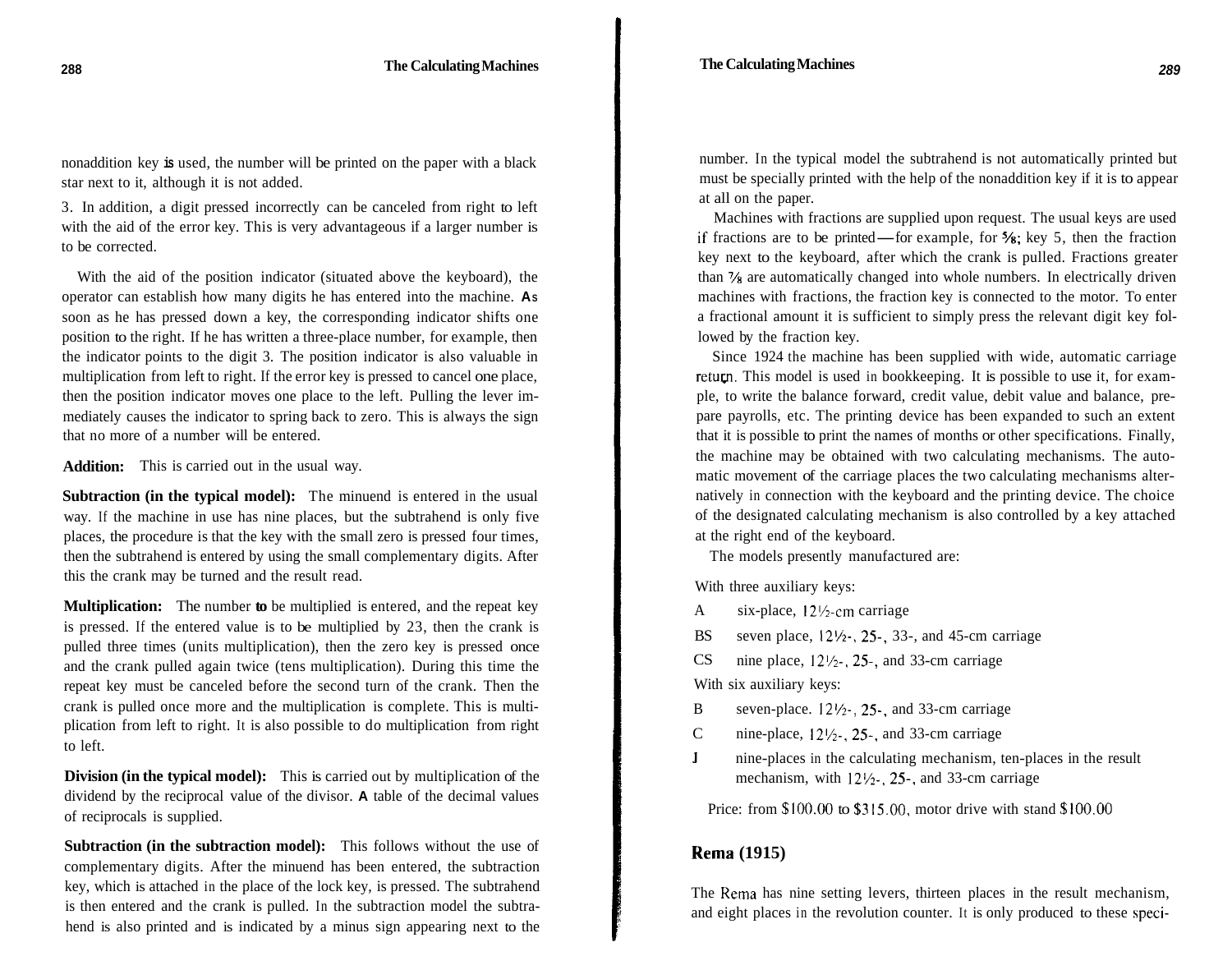



fications. The extraordinarily small size of this machine and its light weight (3.5 kg) allows it to be used on the smallest of writing desks. Its simple operation and safeguards, which rule out any calculating errors, make the Rema a first-class calculating machine.

Entering the numbers in the setting mechanism is done by means of a lever. The calculating mechanism is canceled by short turns of the crank. The Rema is equipped with a carriage return that automatically allows the carriage to glide from position to position or, if need be, over whatever width of the carriage is required. In the newer models of the Rema, the return of the setting levers to their zero position is carried out by a short pull of the left lever. This innovation, like many others, is protected by patent, The earliest model of the Rema had tens-carry in the revolution counter mechanism and was also equipped with windows in the setup mechanism. The firm also constructed a pinwheel machine with key setting; however, this was not produced on a large scale, and the manufacture of this model was soon halted.

Manufacturer: Braunschweiger Rechenmaschinen - Fabrik Rema, G.m.b.H., Braunschweig, Hoch Strasse <sup>17</sup>/18.

## **Denominator (1915)**

The Denominator is an adding machine for special uses. It is, in fact, simply a counting apparatus and, at least for the time being, it is produced only for American currency. It has eleven celluloid keys labelled I, 3, 5, 10, 25, and 50 cents and I, 2, 5, 10, and 20 dollars. Each of these keys operates a special calculating mechanism with three windows above the keys. The butterfly screw on the left side is used for setting all the windows to zero. The machine is primarily for setting up payrolls in calculating how many **1,** 3, 5, 10, etc.





cent coins and 1, 2, 5, etc. dollar bills are needed so that the necessary change and bills are obtained from the bank. The machine does not add the amounts but functions only as an item counter. Each separate item must be specially pressed, and it is possible to press several keys down at the same time. The small machine is also supplied with special labels for keys, so that, with respect to restaurants for example, it is possible to establish automatically how many portions of soup, meat, or vegetables or how many selections from the menu were ordered from the kitchen. This is an effective control on the till that, over an evening. must show the equivalent of the items entered. For restaurants, an eleven-key machine scarcely suffices. In that situation it is necessary to purchase a number of machines and line them up beside one another.

The machine is made for the most part of steel. It sits on a felt pad, so as not to harm the finish of the desk. Price: **\$45.00.** Dimensions: 8% **x** 25 cm. Manufacturer: Denominator Adding Machine Company, 315 Eighth Street, Brooklyn.

#### **Commonwealth (1915)**

Designer: Ceorg Browning. Manufacturer: Commonwealth Adding Machine Company, Muskegon, Mich.

This is a ten-key adding machine *of* special design. Each number entered appears in a calculating mechanism above the attached keys so that the entry can be checked. The result mechanism is above the control windows. The machine has seven places. Total printing and zero setting *are* both carried out in one operation — ne presses the total key and the zero setting lever is moved at the same time. All totals appear in red. Correction is carried out by pressing the correction key and shifting the correction lever. A nonprinting machine is also available. The keyboard shifts sideways whenever a key is pressed. Manufacture has been in progress for a long time, although the machine has not had wide distribution, even in America.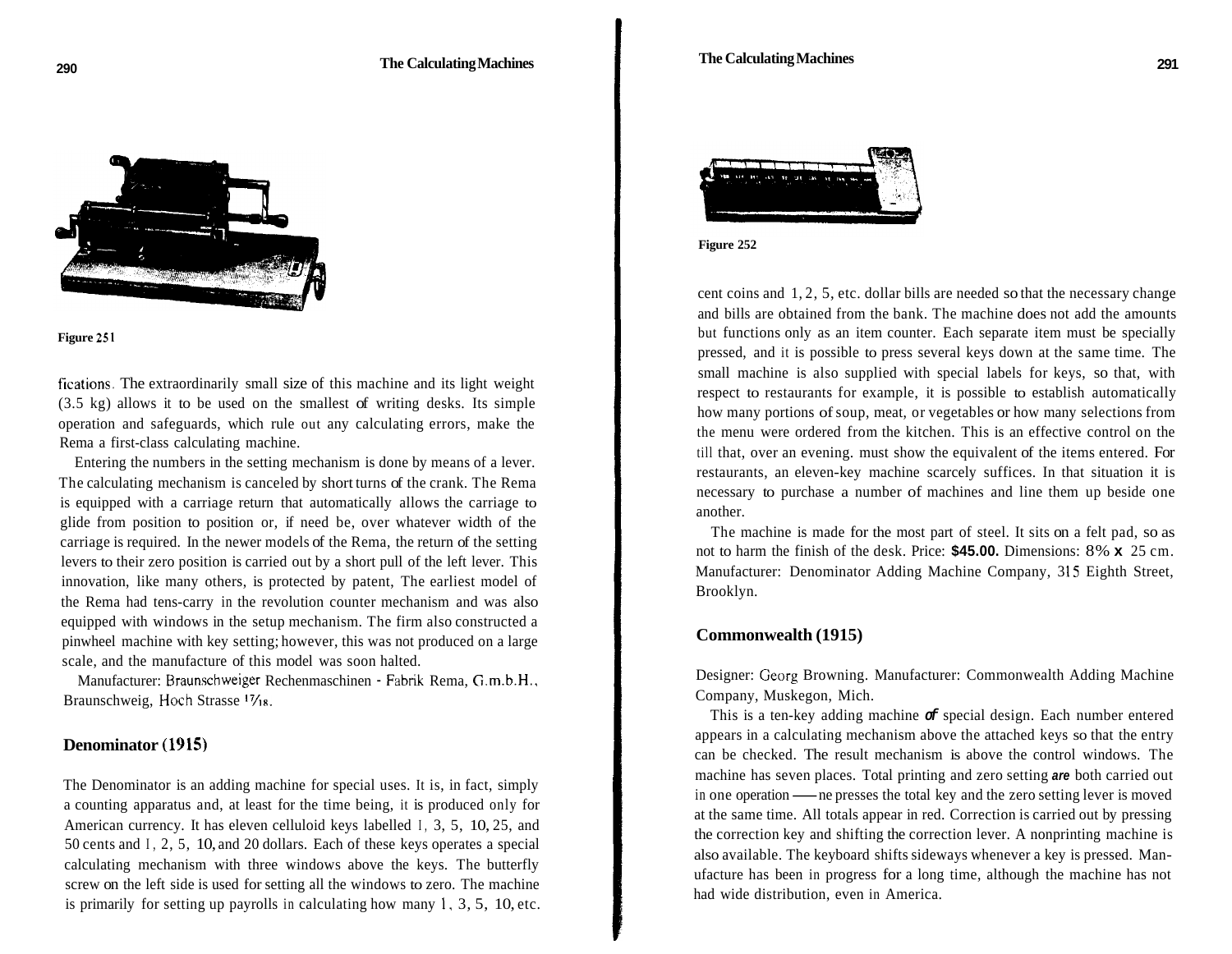



#### **Continental (1916)**

This is a printing, full-keyboard, adding and subtracting machine produced by the Wanderer Werke, **A.G.** in Schonau b. Chemnitz.

The digit keys are in different colored groups and are self-correcting. The repeat key, nonaddition key, total, and subtotals lever are on the left; the correction, nonprinting, and switch lever for addition and subtraction is on the right side of the keyboard. The printing is fully visible at all times, as is the total calculating mechanism, which also indicates whether the machine is set on addition or subtraction. The machine works with a two-color ribbon, and ribbon reversal is carried out automatically. The machine has the facility for direct subtraction and therefore does not need any subtraction, or complementary, digits. The first item appears in red to show that the calculating mechanism was initially set to zero before the beginning of the calculation. If this is not the case, a zero setting must be generated by means of producing a total. With the exception of the first number, the items added appear in black without any sign after them. Items subtracted also appear in black, but with a minus sign after them. Subtotals (carryover totals) appear in red with the subtotal sign, and final totals are also in red and marked with an equal  $sign (=).$ 

The carriage moves to the next column by pressing a tab key. It is equipped with a graduated paper locking bar with a disk that is used for setting up the tabs when working with the tabulator and for clear separation of the paper. **A**  movable paper guide means that the paper can always be inserted at the same



**Figure 254 Manually operated machine.** 

place on the platen. There is a paper release lever behind the right platen knob. Setting the spacing at either *I* or 2 causes the machine to move the paper one or two lines respectively. By setting the spacing at  $\theta$ , the machine does not do a line feed and it is possible therefore to do cross additions. By turning the dividing knob (on the right side of the machine), the printing mechanism is divided so that it is possible to print numbers side by side in two columns. The carriage is stopped in fixed columns by the tabulator. There is an item counter on the left side of the carriage that causes a bell to ring after a **certain** number of items (decided on beforehand) have been printed and at the same time acts as the signal for the return of the paper **to** the first part of the computation.

The standard machine is equipped only for paper rolls. On request it is supplied with a carriage with a 38- or 60-cm-wide paper platen. It is constructed in such a way as to allow paper rolls of  $4\frac{1}{2}$ - to 10-cm width to be installed, depending upon what the work requires. It is possible to guard against unauthorized use of the machine during a work break by removing the hand crank. Both models are equipped with electric drive if required.

**As** well as the ten-place machines, the Wanderer-Werke have also brought a fifteen-place adding and subtracting machine onto the market. In addition to the devices already described, it has individual correction keys for each row of figures, and an unrestricted possibility for dividing the carriage into a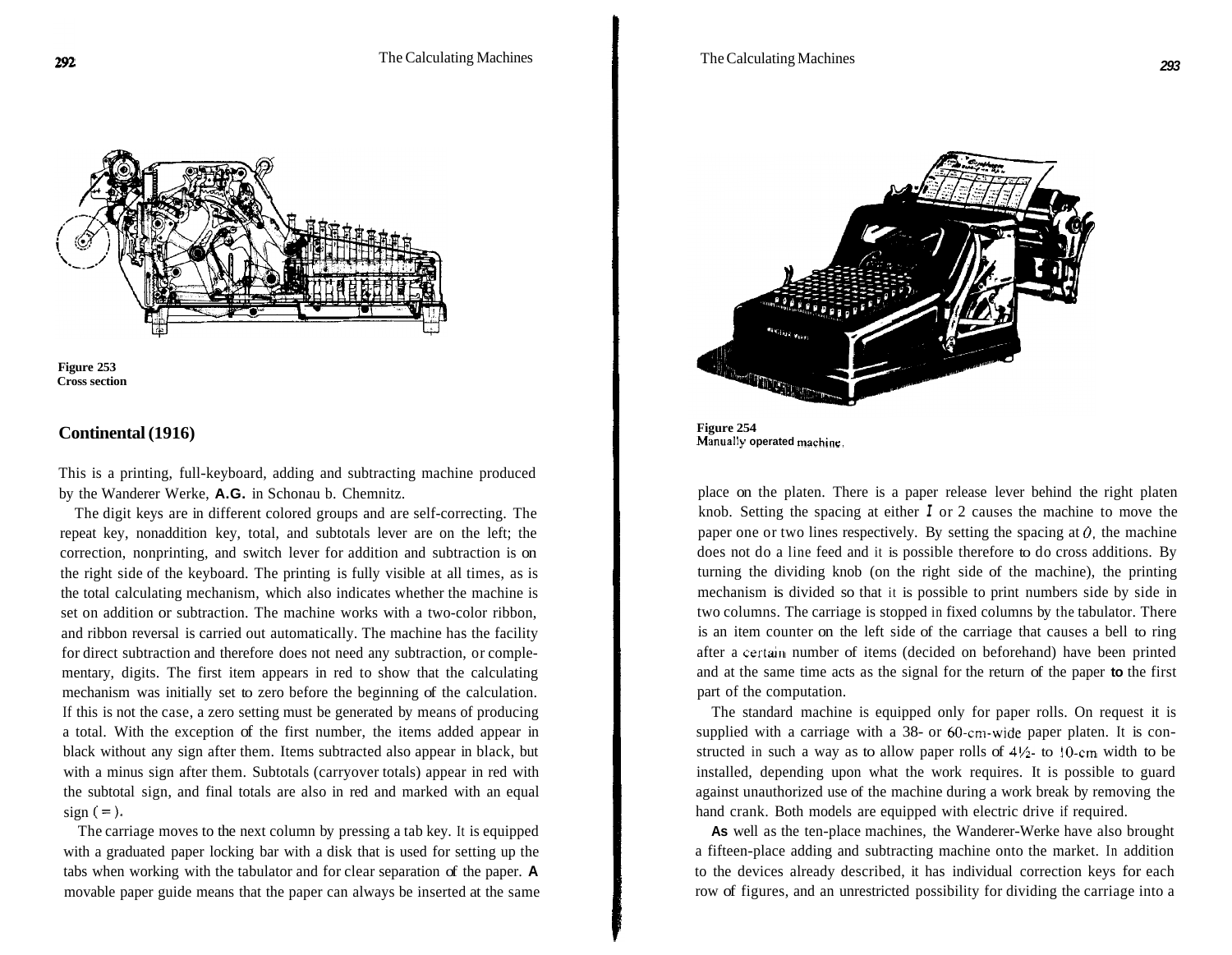

**Figure 255 Machine with electric drive.** 

maximum of five columns. Moreover, if desired, the printing of totals can be switched off in particular columns. Designer: John E. Greve.<sup>74</sup>

### **Victor (1918)**

Designer: 0. D. Johantgen. Manufacturer: Victor Adding Machine Company, 3047 Carroll Avenue, Chicago. This is a full-keyboard adding machine. Originally it was supplied with only repeat and zeroing keys and was nonprinting but, at the beginning of 1921, it was replaced by a model equipped for printing. This came in two designs, one using narrow paper strips for printing and the second having a carriage for 30-cm-wide paper (although this carriage was not automatic). The machine was equipped with the usual typewriter keys; however, the model with a wide printing carriage, which appeared somewhat iater, was provided with **the** improved celluloid keys.

Complementary digits were necessary for subtraction, although these do not figure on the keys of the newest models. To the left of the keyboard are

**74. A correction. pasted in the back of the book, indicates that this sentence should read: "Designer of the first model John E. Greve, later models by the engineer Walter Hossler."** 



#### **Figure 256**

the nonaddition and combined total and subtotal key, and on the right is the repeat key. The calculating mechanism is under the keyboard. The printing **is**  immediately visible, and the keys are self-correcting. The machine uses a two-color ribbon that reverses automatically. Totals, subtotals, and initial items are indicated by red signs. The calculating mechanism is reset to zero by printing the final value. The new model of the machine (which appeared on February 1, 1924), without the wide carriage, has separate total and subtotal keys as well as improved celluloid keys. An improved model with the wide carriage is also being prepared. From the very beginning the machine had eight places.

Price: early nonprinting model \$85.00, current model without carriage \$100.00, current model with carriage \$125.00.



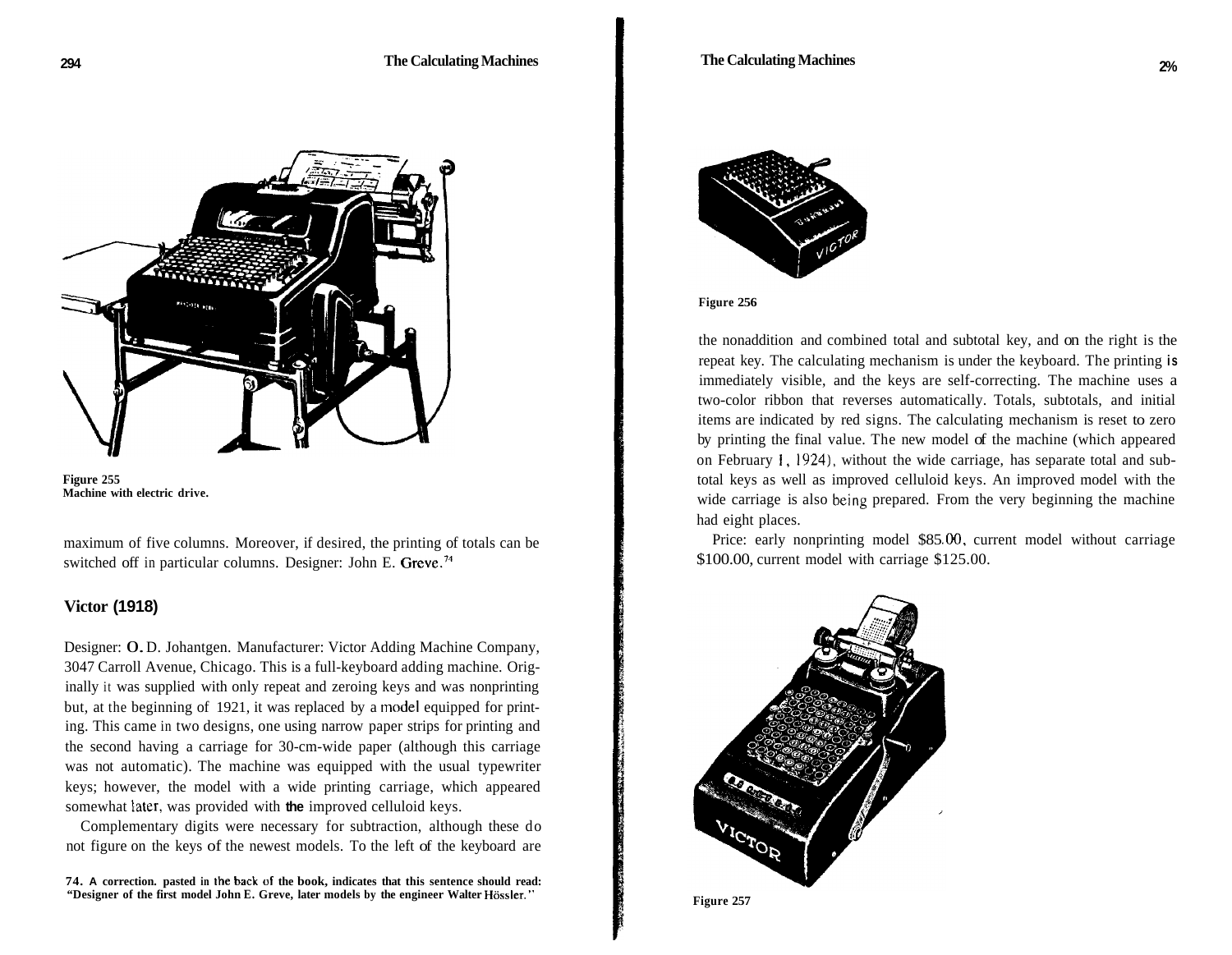



**Figure 258** 

# **Facit** ( **1918)**

A pinwheel machine of the Aktiebolaget Facit in Atvidaberg, Sweden. The cross section, seen in figure 259, shows among other things how the designer eliminates overthrow of the gears without requiring the customary spring power. As is well known, the force of springs adds an extra load to the operation of the machine, so that parts normally subject to wear are worn out much faster.

A lever located to the left of the setting **slots** enables simultaneous return of all setting levers to their initial position. The result mechanism **is** located below the setting slots and the revolution counter is located above the setting slots. This arrangement permits the employment of a shorter carriage and of a greater number of decimal places in the counting mechanism. Both counting mechanisms may be smoothly set to zero by half a turn of the respective wing screws. The setting levers are relatively large and therefore are convenient to grasp. Ordinal displacement from one decimal place to the next is done by two keys; the button on the left **side** of the machine may be used **if** several decimal places are to be skipped. When the crank begins to turn, the setting

levers are locked and are kept in this condition until the crank has returned to its rest position. (As is well known, there are a number of products that do not have such locks at all, or in which the **lock** is released as soon as the crank approaches its home position, a situation that may cause erroneous results.) If the operator has commenced a wrong turn of the crank and wants to turn it in the opposite direction, a locking device will prevent such operation, provided the turn has advanced to a point where the accuracy of the result is in danger. When the crank is out of its rest position, the wing screws, the carriage, and the setting levers are locked. **If** the wing screws are not in their home position, the crank and the carriage cannot be moved. If the carriage is not in its proper position, the crank and wing screws are locked.

The machine has nine setting levers, ten decimal places in the revolution counter, and fifteen decimal places in the result mechanism.

The dimensions are  $31\frac{1}{2} \times 18\frac{1}{2} \times 15\frac{1}{2}$  cm, the weight is 7 kg, the price **is** 650 Swedish crowns.

### **Calculatrice Fournier-Mang (1919)**

Designers: Louis Fournier and Gerald Mang. Manufacturers: same firm, at 19 rue Béranger in Paris.

This is a keyboard, stepped drum machine designed in such a way that a calculating operation is carried out by a single revolution of the crank, that is. wherein every one of the digits of a calculating factor requires only a single revolution. For instance, if the value 45,562 is to be multiplied by **7,** the result may be obtained by performing a single turn **nf** the crank without any other preparatory or setting operations. This is a major difference compared to the other stepped drum machines in which the crank has to make seven revolutions or in which, prior to the turning of the crank, a device has to be brought into a position corresponding to the digit 7 (see, for example, the Peerless, 1904) whereupon a single revolution will suffice for the purpose.

The machine has eight decimal places in the setting mechanisms, fourteen decimal places in the result mechanism, and seven decimal places in the revolution counting mechanism. In order **to** reduce the exterior dimensions **of**  the machine as much **as** possible, the keys are superimposed like fish scales. For instance, if the digit 3 is to be pressed in any one of **the** rows of keys, that key will also depress the 2 and **1** keys that lie underneath. This scalelike superimposition of the keys has previously been used in typewriters. The values entered appear below the keyboard in a straight line. The lever, marked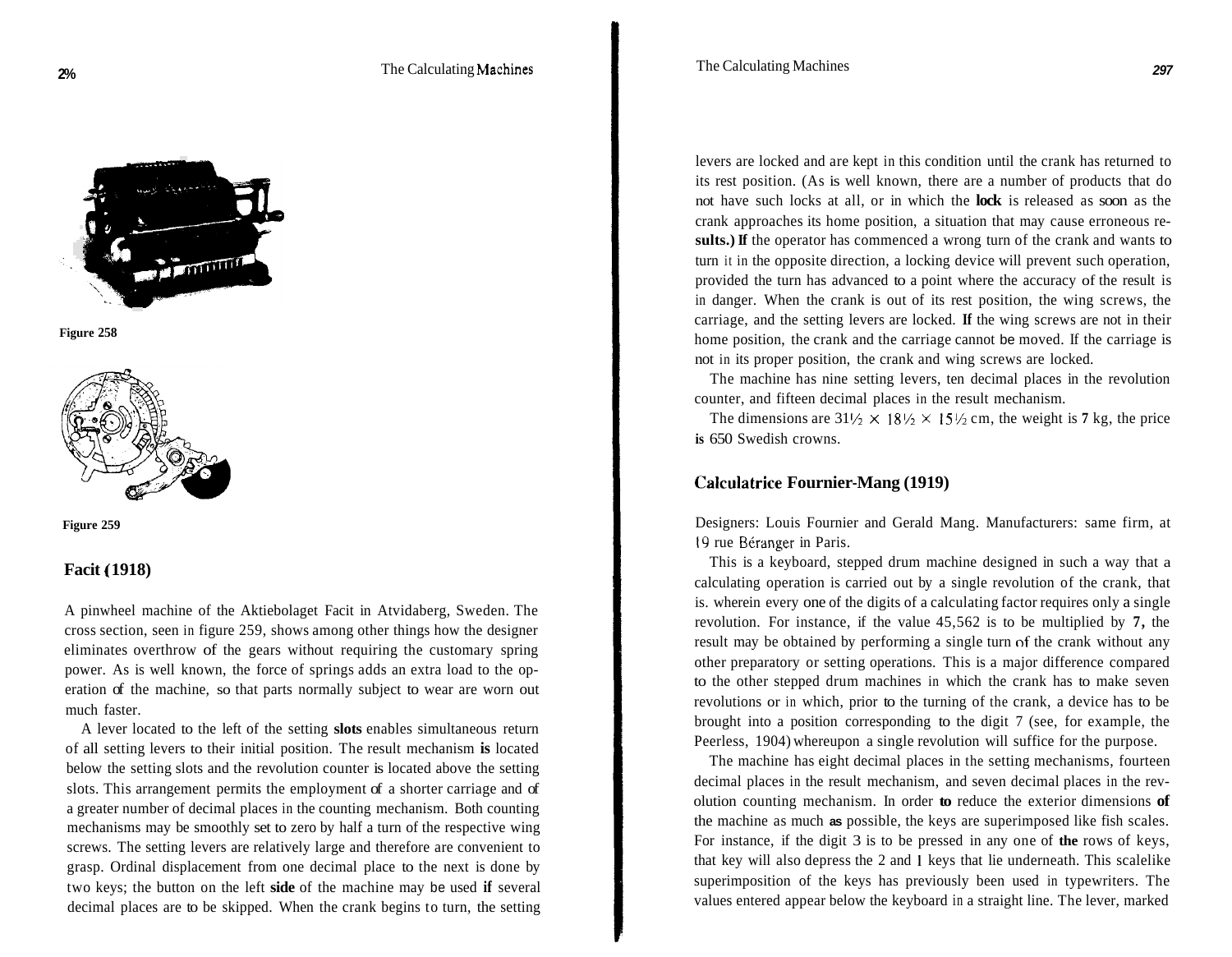



20 in figure *260,* serves to adjust the carriage for automatic movement to the left or to the right; it also serves to completely eliminate movement of the carriage. Lever 21 sets the machine at plus or minus. An indication of the direction of the carriage travel and a plus or minus sign appear in small windows above these two levers. The result windows are provided with setting knobs. Zero-setting levers for the two counting mechanisms are located on the left end of the carriage. Lever 10 allows selective movement of the carriage, by hand, in either direction. Both rows of windows, as well as the keyboard, possess decimal point marker slides. Lever 18 clears a value entered in the keyboard.

The crank is mounted upon a drum attached to the right side of the machine. It is turned only once for every addition or subtraction and for every decimal place of the multiplier or divisor. During multiplication and division ordinal displacement of the carriage is produced automatically during operation of the crank.

The plate to which the crank is secured can be depressed into the drum. The edge of the drum exhibits the digits of the multipliers or divisors. Adjacent to each digit is a notch, which cannot be seen in our illustration. Just above the plate, the crank has a small arm, protruding beyond the edge of the drum, which is provided with a small traveling wheel at its end. When the crank is turned, this wheel travels along the edge of the drum. In stepped drum machines, the crank always has a certain distance of idle motion. Its actual operation commences only when the stepped drum has been turned far enough to reach the gear (of the setting or of the corresponding key) that it has to turn to effect the digit change in the window. The designers utilize this idle motion of the machine to compress a spring that is released as soon as the crank meets with a certain resistance and imparts its force **to** the rotating

crank, thus supporting the action of the crank and facilitating its manual operation.

**Addition:** If a value has been entered on the keyboard and is to be transferred to the result mechanism, lever 21 is set to plus. Lever 20 is **set to** make the carriage stand still. The crank with the traveling wheel is turned on the surface of the drum edge to the digit I, and the wheel is allowed to drop into the notch located there, so that it will now travel within the drum, and the turn of the crank is completed. The total may be read from the result window. In this way any number of values may be added together.

**Subtraction:** This occurs in the same manner, the only difference being that after the larger item has been introduced into the result mechanism lever 21 **is** set to minus, the smaller item is entered in the keys, and the crank is rotated in the same manner as explained in connection with addition.

**Multiplication:** If a value in the result mechanism is to be multiplied by 63. lever 21 is set to plus, lever 20 is set for the appropriate direction of movement of the carriage, the crank is moved over notches I and 2, the traveling wheel is dropped into notch 3, and the turn of the crank is completed. Before the crank returns to its initial position, it automatically lifts the carriage and displaces **it** by one decimal place. The traveling wheel of the crank is then moved across notches I to 5, dropped into notch 6, and the turn is completed, whereupon multiplication is accomplished.

Division: This occurs in the same way except that, prior to the first subtraction, lever 21 is set to minus and lever 20 is set to the opposite direction for movement of the carriage.

Dimensions:  $50 \times 22 \times 14$  cm, weight: 11 kg.

The machine was given only a small distribution. At this moment production has been halted. Somewhat later, Fournier, together with the engineer Charpentier, designed the simplified Fournier Junior. It is not possible to predict, at this moment, whether this machine will ever appear on the market since Fournier died on 30 March 1925.

#### **Adma (1919)**

The Adma is a nonprinting, full-keyboard adding machine that developed from the Bordt (see the entry for 1908). Manufacturer: A.-G. fur feinmechanische lndustrie in Leipzig, Heerstr. 4.